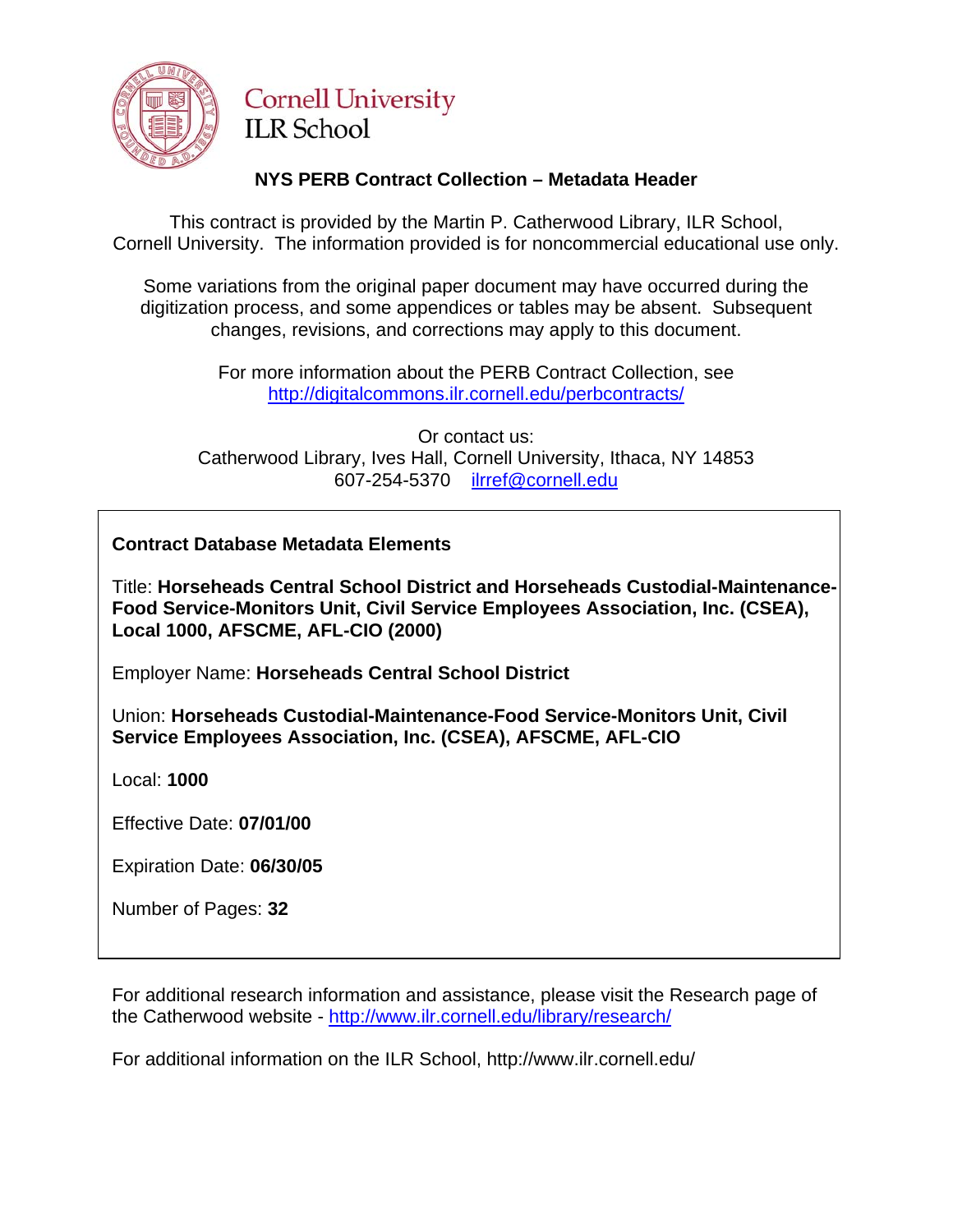$G \in N$ <br>5308

## AGREEMENT

 $\mathcal{N}_{\rm eff}$ 

 $\overline{\phantom{a}}$ 

between

 $\sim 10^{-11}$ 

 $\sim 10^{11}$ 

# THE SUPERINTENDENT OF SCHOOLS HORSEHEADS CENTRAL SCHOOL DISTRICT

and

The Civil Service Employees Assoc., Inc., Local 1000 AFSCME, AFL-CIO for and on behalf of THE HORSEHEADS CUSTODIAL - MAINTENANCE -FOOD SERVICE - MONITORS UNIT

July 1,2000 - June 30,2005

HORSEHEADS CENTRAL SCHOOL DISTRICT Horseheads, New York

# **RECEIVED**

DEC 1 4 2004

**BYS PUBLIC EMPLOYMENT RELATIONS BOARD**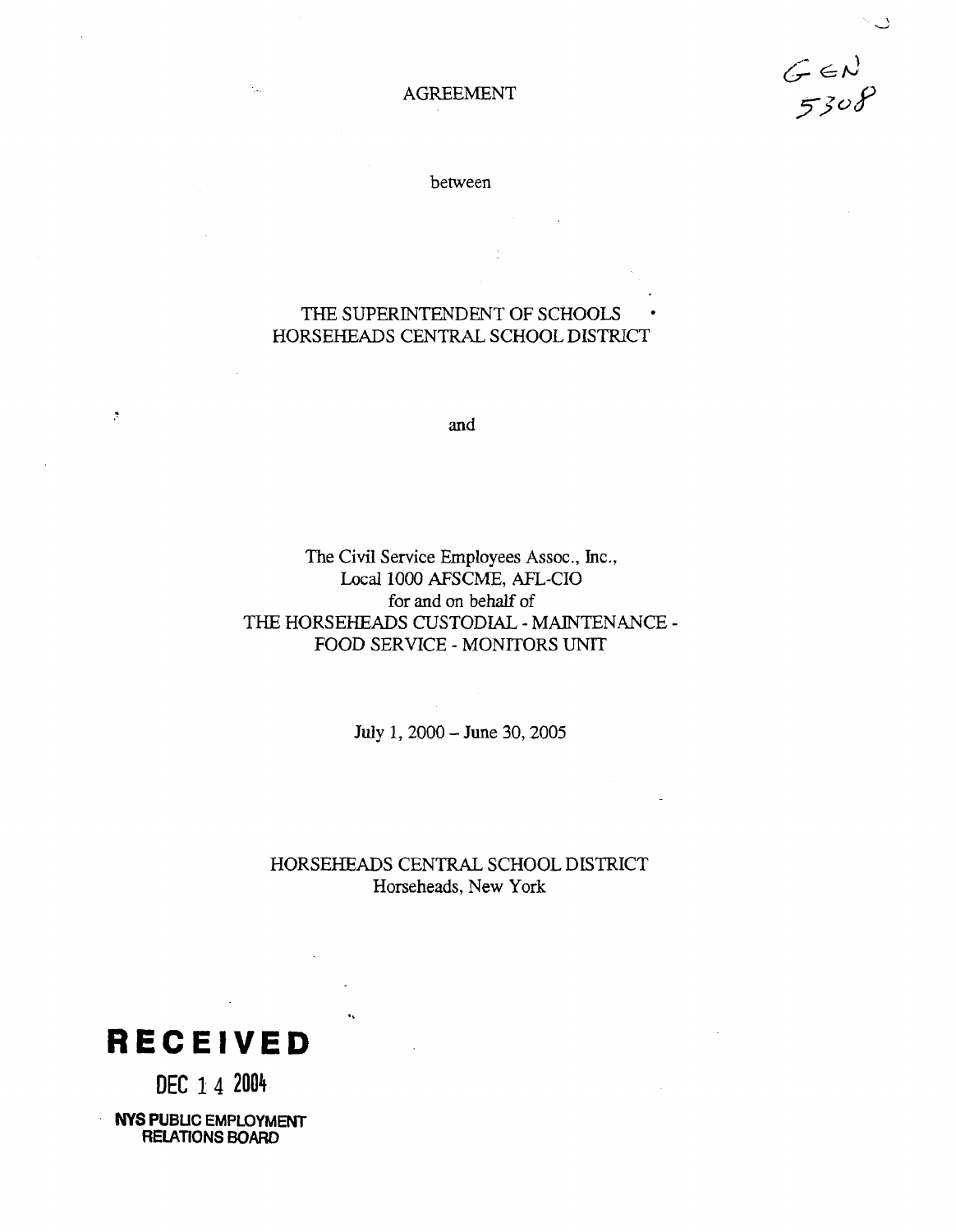$\frac{1}{2} \left( \frac{1}{2} \right)$ 

 $\frac{1}{\sqrt{2}}$ 

 $\mathcal{L}^{\text{max}}_{\text{max}}$  ,  $\mathcal{L}^{\text{max}}_{\text{max}}$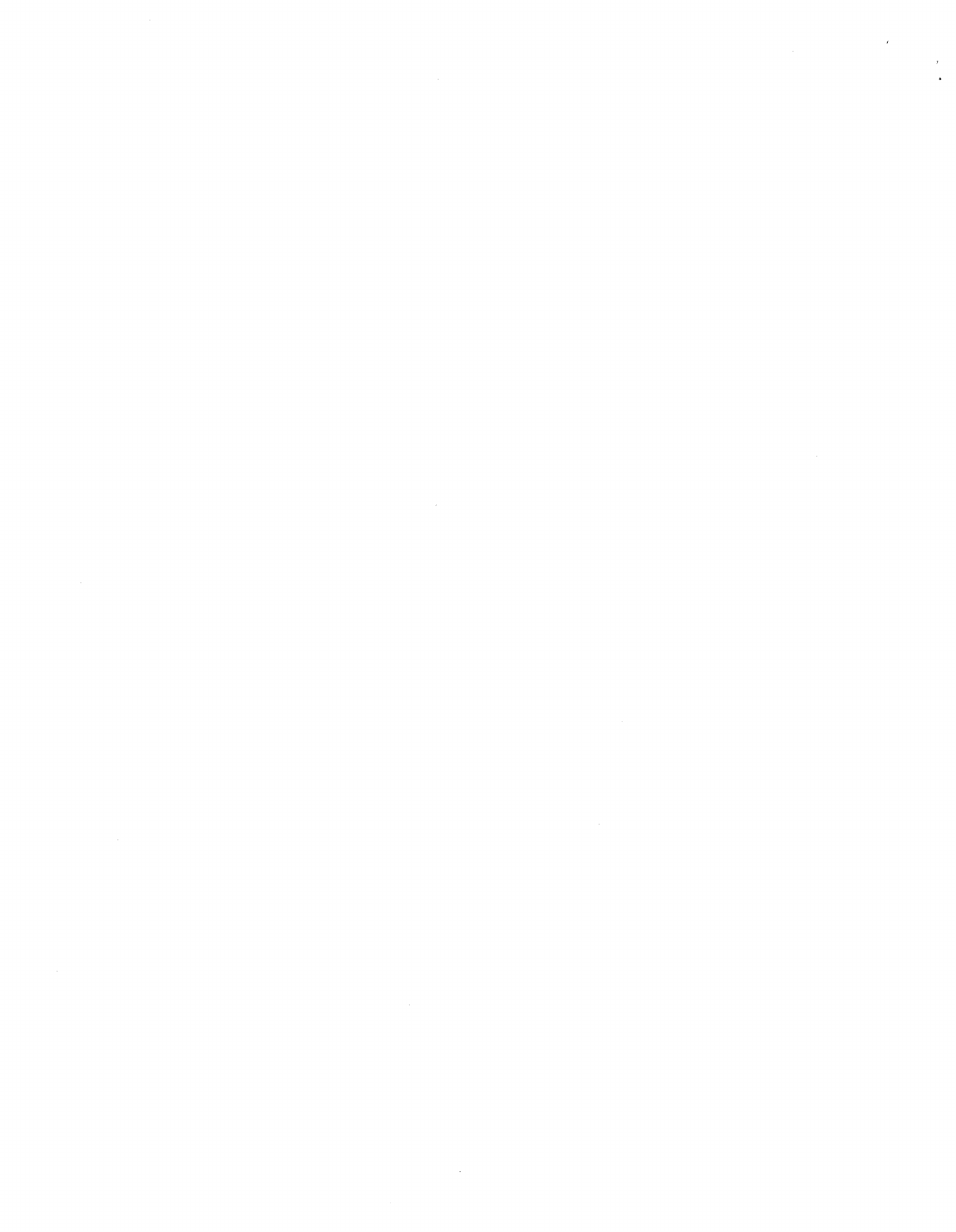| Article I.   |                          |  |
|--------------|--------------------------|--|
| A.           |                          |  |
|              | 1.                       |  |
|              | 2.                       |  |
|              | 3.                       |  |
|              | 4.                       |  |
|              | 5.                       |  |
|              | a.                       |  |
|              | $\mathbf b$ .            |  |
|              | c.                       |  |
|              | 6.                       |  |
|              | Promotion $\cdots$<br>7. |  |
|              |                          |  |
|              | $a_{\cdot}$              |  |
|              | b.                       |  |
|              | $\mathbf{c}$ .           |  |
|              | 8.                       |  |
| ÷.           | 9.                       |  |
|              | 10.                      |  |
|              | 11.                      |  |
|              | $-12.$                   |  |
|              | 13.                      |  |
| <b>B.</b>    |                          |  |
|              | 1.                       |  |
|              | $\overline{2}$ .         |  |
| $C_{\cdot}$  |                          |  |
| D.           |                          |  |
| Article II.  |                          |  |
| Article III. |                          |  |
|              |                          |  |
| Article IV.  |                          |  |
| A.           |                          |  |
| B.           |                          |  |
| C.           |                          |  |
|              | Ι.                       |  |
|              | $\overline{2}$ .         |  |
|              | a.                       |  |
|              | b.                       |  |
| D.           |                          |  |
| E.           |                          |  |
|              | 1.                       |  |
|              | $\overline{2}$ .         |  |
| F.           |                          |  |
| G.           |                          |  |
| Η.           |                          |  |
|              |                          |  |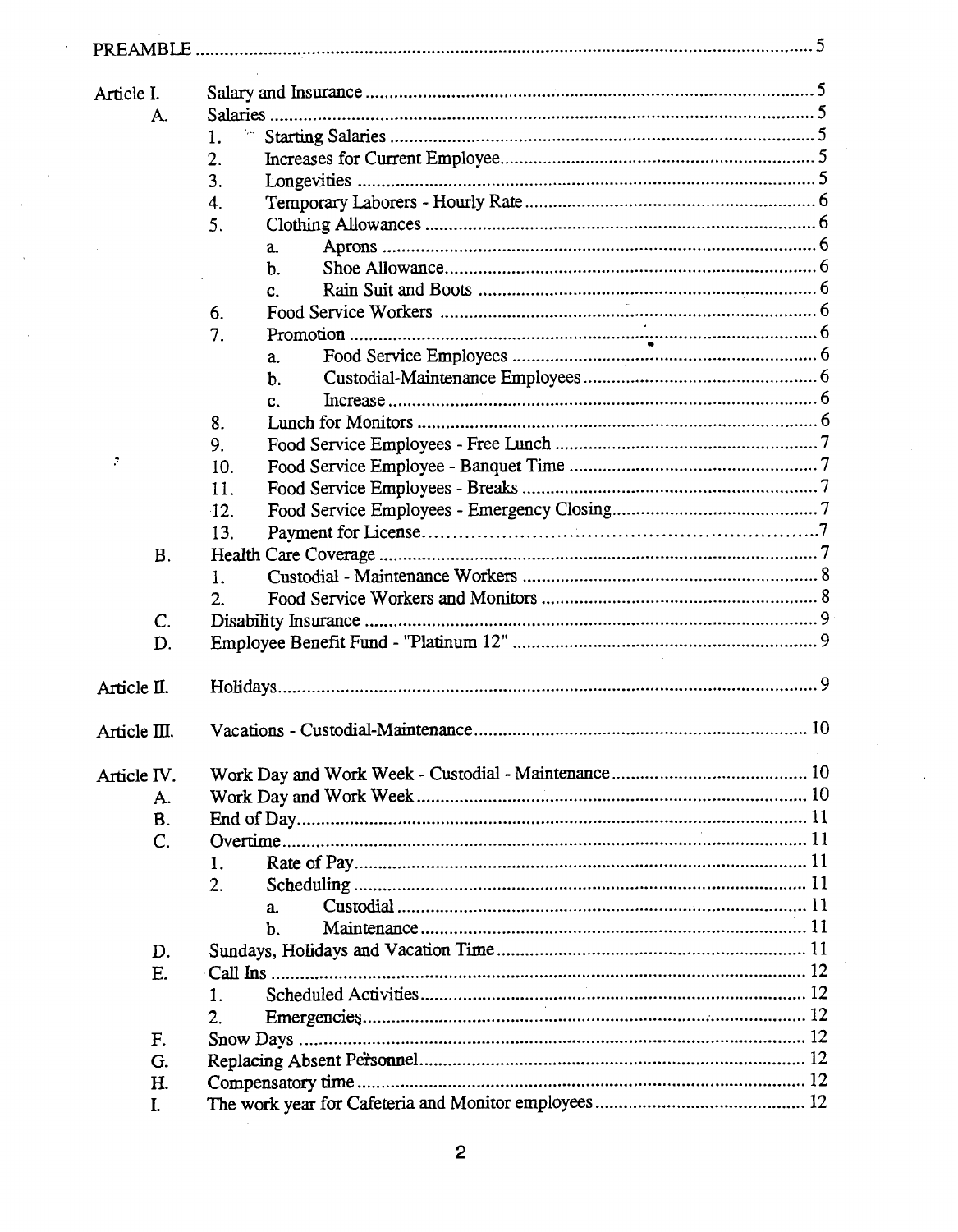| Article V.    |             |                |  |
|---------------|-------------|----------------|--|
|               | A.          |                |  |
|               |             | 1.             |  |
|               | <b>B.</b>   |                |  |
|               | $C_{\cdot}$ |                |  |
|               | D.          |                |  |
|               | Ε.          |                |  |
|               | F.          |                |  |
|               |             |                |  |
| Article VI.   |             |                |  |
|               | A.          |                |  |
|               |             | 1.             |  |
|               |             | 2.             |  |
|               |             | 3.             |  |
|               | <b>B.</b>   |                |  |
|               |             | 1.             |  |
|               |             |                |  |
| Article VII.  |             |                |  |
|               | $A_{\cdot}$ |                |  |
|               |             |                |  |
| Article VIII. |             |                |  |
|               | A.          |                |  |
|               | <b>B.</b>   |                |  |
|               |             | $\mathbf{1}$ . |  |
|               |             | 2.             |  |
| Article IX.   |             |                |  |
|               |             |                |  |
|               | A.          |                |  |
| Article X.    |             |                |  |
|               | А.          |                |  |
|               | B           |                |  |
|               | C.          |                |  |
|               | D.          |                |  |
|               |             |                |  |
| Article XI.   |             |                |  |
|               |             |                |  |
| Article XII.  |             |                |  |
|               |             |                |  |
|               |             |                |  |
|               |             | A.             |  |
|               |             | B <sub>1</sub> |  |
|               |             |                |  |
|               |             |                |  |
|               |             |                |  |
|               |             |                |  |
|               |             |                |  |
|               |             |                |  |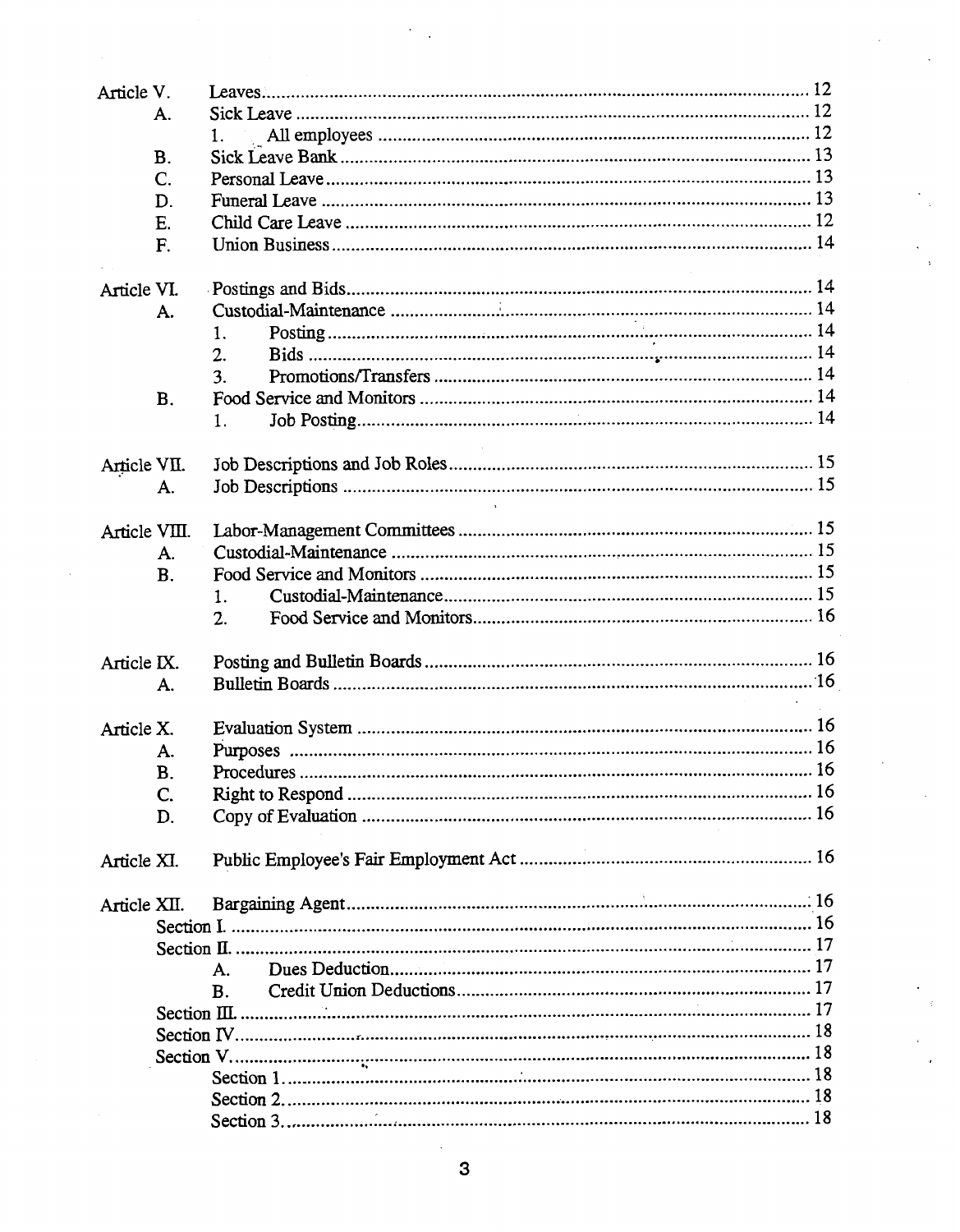| Article XIII.       |             |  |
|---------------------|-------------|--|
| Article XIV.        |             |  |
| Article XV.         |             |  |
| Article XVI.        |             |  |
| А.                  |             |  |
|                     |             |  |
|                     | $2^{\circ}$ |  |
| <b>B.</b>           |             |  |
| C.                  |             |  |
| $\mathcal{I}$<br>D. |             |  |
| E.                  |             |  |
| F.                  |             |  |
| G.                  |             |  |
|                     |             |  |
|                     |             |  |
| Article XIX.        |             |  |
| Article XX.         |             |  |
|                     |             |  |
|                     |             |  |

 $\label{eq:2.1} \frac{1}{\sqrt{2}}\int_{\mathbb{R}^3}\frac{1}{\sqrt{2}}\left(\frac{1}{\sqrt{2}}\right)^2\frac{1}{\sqrt{2}}\left(\frac{1}{\sqrt{2}}\right)^2\frac{1}{\sqrt{2}}\left(\frac{1}{\sqrt{2}}\right)^2\frac{1}{\sqrt{2}}\left(\frac{1}{\sqrt{2}}\right)^2.$ 

 $\label{eq:2.1} \mathcal{L}(\mathcal{L}) = \mathcal{L}(\mathcal{L}) \mathcal{L}(\mathcal{L}) = \mathcal{L}(\mathcal{L}) \mathcal{L}(\mathcal{L})$ 

 $\label{eq:2.1} \mathcal{L}_{\mathcal{A}}(\mathcal{A}) = \mathcal{L}_{\mathcal{A}}(\mathcal{A}) = \mathcal{L}_{\mathcal{A}}(\mathcal{A})$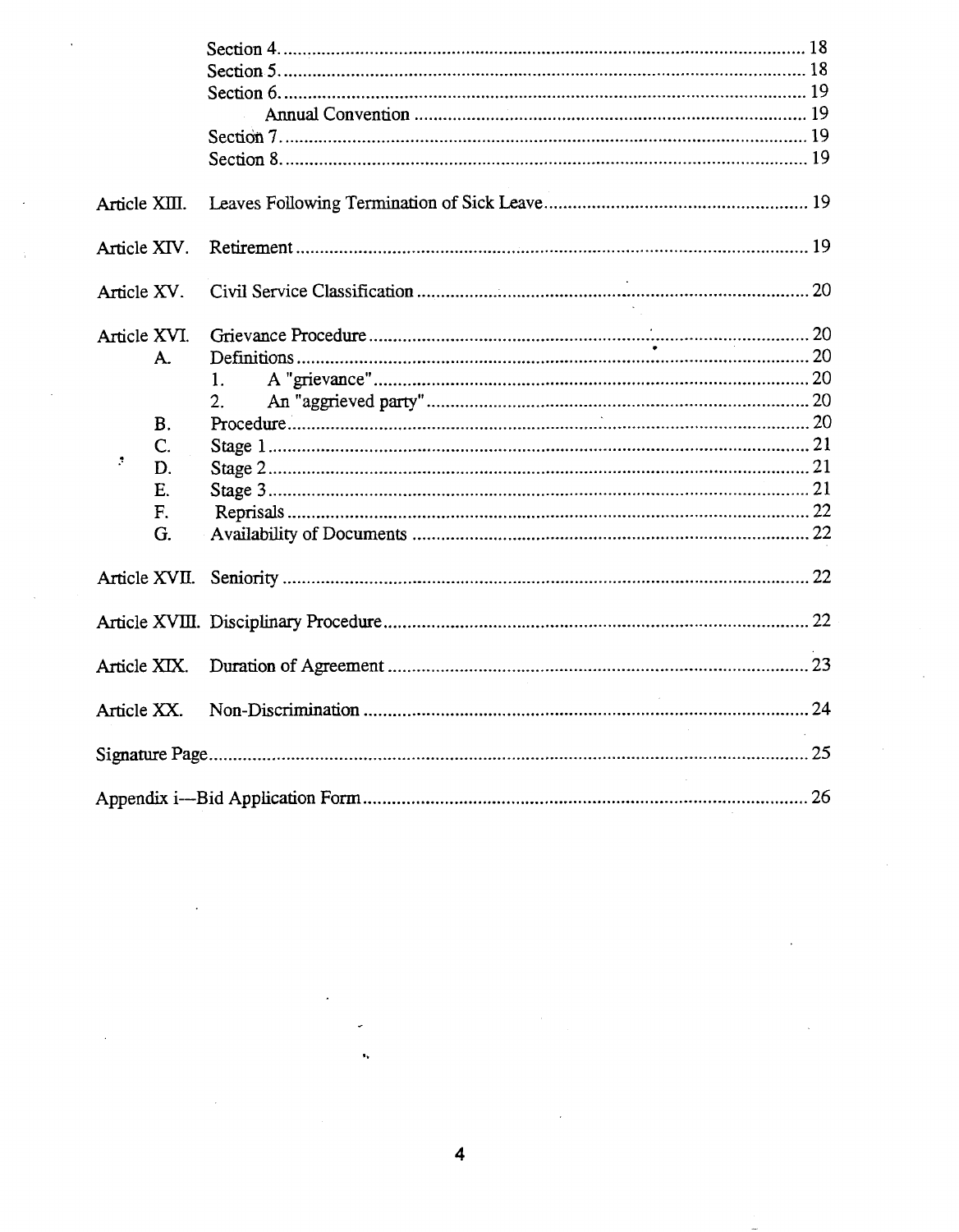$\label{eq:2.1} \frac{1}{\sqrt{2}}\int_{\mathbb{R}^3}\frac{1}{\sqrt{2}}\left(\frac{1}{\sqrt{2}}\right)^2\frac{1}{\sqrt{2}}\left(\frac{1}{\sqrt{2}}\right)^2\frac{1}{\sqrt{2}}\left(\frac{1}{\sqrt{2}}\right)^2\frac{1}{\sqrt{2}}\left(\frac{1}{\sqrt{2}}\right)^2\frac{1}{\sqrt{2}}\left(\frac{1}{\sqrt{2}}\right)^2\frac{1}{\sqrt{2}}\frac{1}{\sqrt{2}}\frac{1}{\sqrt{2}}\frac{1}{\sqrt{2}}\frac{1}{\sqrt{2}}\frac{1}{\sqrt{2}}$  $\sigma_{\rm{max}}$ 

 $\label{eq:2.1} \frac{1}{\sqrt{2\pi}}\int_{0}^{\infty}\frac{1}{\sqrt{2\pi}}\left(\frac{1}{\sqrt{2\pi}}\right)^{2\alpha} \frac{1}{\sqrt{2\pi}}\int_{0}^{\infty}\frac{1}{\sqrt{2\pi}}\frac{1}{\sqrt{2\pi}}\frac{1}{\sqrt{2\pi}}\frac{1}{\sqrt{2\pi}}\frac{1}{\sqrt{2\pi}}\frac{1}{\sqrt{2\pi}}\frac{1}{\sqrt{2\pi}}\frac{1}{\sqrt{2\pi}}\frac{1}{\sqrt{2\pi}}\frac{1}{\sqrt{2\pi}}\frac{1}{\sqrt{2\pi}}\frac{$ 

 $\label{eq:2} \frac{1}{\sqrt{2}}\sum_{i=1}^n\frac{1}{\sqrt{2}}\sum_{i=1}^n\frac{1}{\sqrt{2}}\sum_{i=1}^n\frac{1}{\sqrt{2}}\sum_{i=1}^n\frac{1}{\sqrt{2}}\sum_{i=1}^n\frac{1}{\sqrt{2}}\sum_{i=1}^n\frac{1}{\sqrt{2}}\sum_{i=1}^n\frac{1}{\sqrt{2}}\sum_{i=1}^n\frac{1}{\sqrt{2}}\sum_{i=1}^n\frac{1}{\sqrt{2}}\sum_{i=1}^n\frac{1}{\sqrt{2}}\sum_{i=1}^n\frac{1$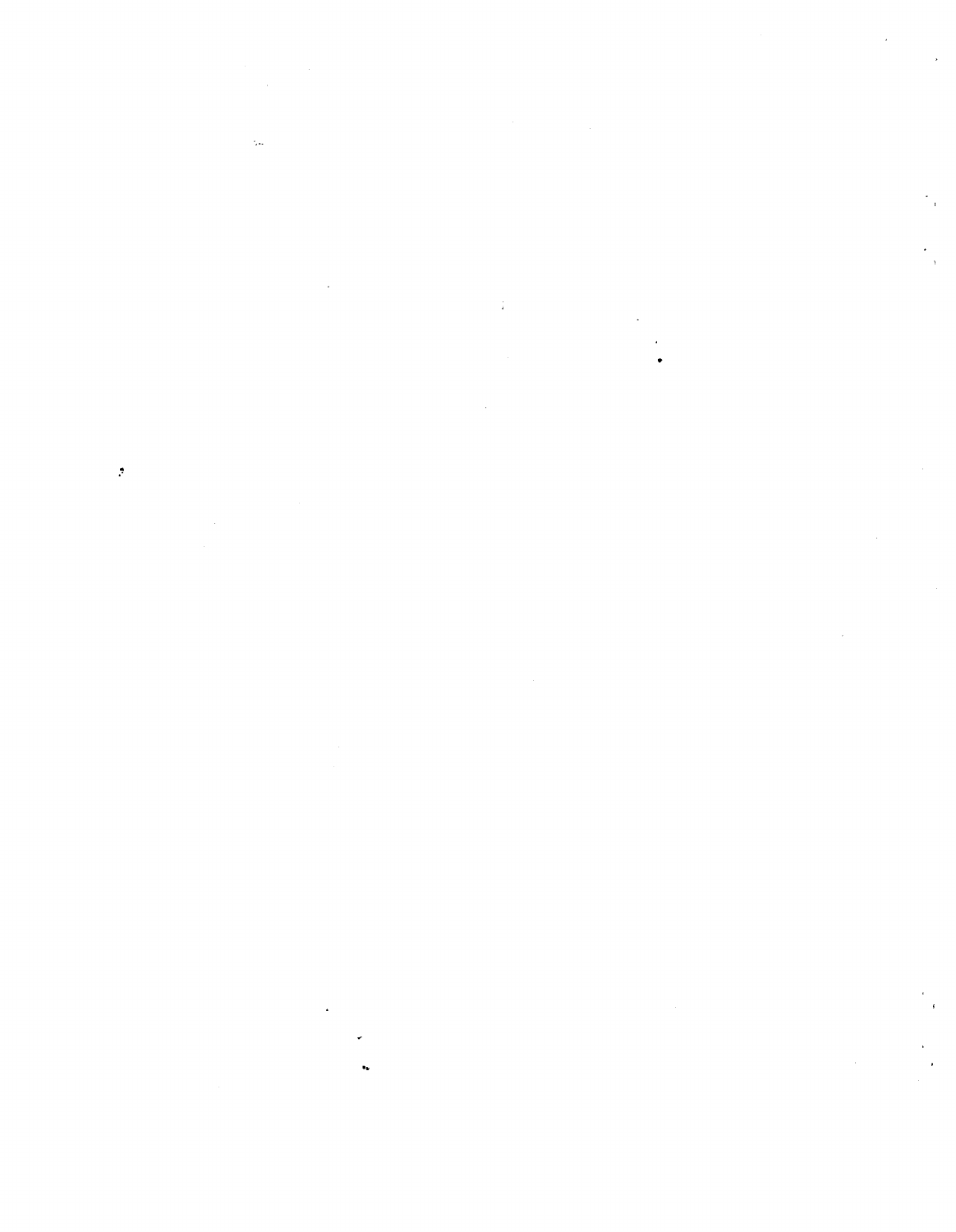# PREAMBLE

This Agreement is entered into July **1,2000** by and between the Superintendent of the Horseheads Central School District, and the Civil Service Employees Association, Inc., Local **1000** AFSCME, AFL-CIO for The **Horseheads Central School Custodial-Maintenance-Food Service-Monitors Unit.** 

# ARTICLE I Salary and Insurance

A. Salaries

 $\frac{1}{2}$ 

All employees will be placed on the proper step based upon employment in this school district only. This will be determined as of July 1. No present employee will have a wage decrease as a result of this schedule.  $\frac{1}{2}$ 

1. Starting Salaries - Annual

| <b>Cleaner</b><br><b>Lead Cleaner</b> | 2000-01<br>\$16,202<br>\$16,202 | 2001-02<br>\$17,348<br>\$17,348 | 2002-03<br>\$18,825<br>\$18,825 |
|---------------------------------------|---------------------------------|---------------------------------|---------------------------------|
| <b>Bldg. Maint. Mechanic</b>          | \$17,460                        | \$18,640                        | \$20,153                        |
| <b>Food Service Driver</b>            | \$17,460                        | \$18,640                        | \$20,153                        |
| Courier                               | \$17,460                        | \$18,640                        | \$20,153                        |
| <b>Starting Salaries - Hourly</b>     |                                 |                                 |                                 |
| <b>Cleaner</b>                        | \$7.78                          | \$8.33                          | \$9.04                          |
| <b>Laundry Worker</b>                 | \$7.78                          | \$8.33                          | \$9.04                          |
| <b>Food Service Helper</b>            | \$6.14                          | \$6.67                          | \$7.36                          |

School Monitor **\$6.14 \$6.67 \$7.36** 

# **2.** Increases for Current Employees

Salaries for current unit members shall be increased by the following, effective July **I\*** of each year of this Agreement.

|              | <b>CAFETERIA/MONITORS</b> | <b>OTHERS</b>     |
|--------------|---------------------------|-------------------|
| July 1, 2000 | 4.75% Plus 15 Cents/hour  | 4.75% Plus \$ 300 |
| July 1, 2001 | 5.50% Plus 36 Cents/hour  | 5.50% Plus \$ 700 |
| July 1, 2002 | 5.50% Plus 51 Cents/hour  | 5.50% Plus \$1000 |

# 3. Longevities

- a. Food Service employees will receive a longevity increase of **\$.05** per hour at steps **10, 15,20** and **25.**
- b. Laundry workers and Hourly workers will receive the following minimum hourly rate at Step **10.**

| 2000-01 | 2001-02 | 2002-03 |
|---------|---------|---------|
| \$10.13 | \$11.03 | \$12.12 |

5

ů.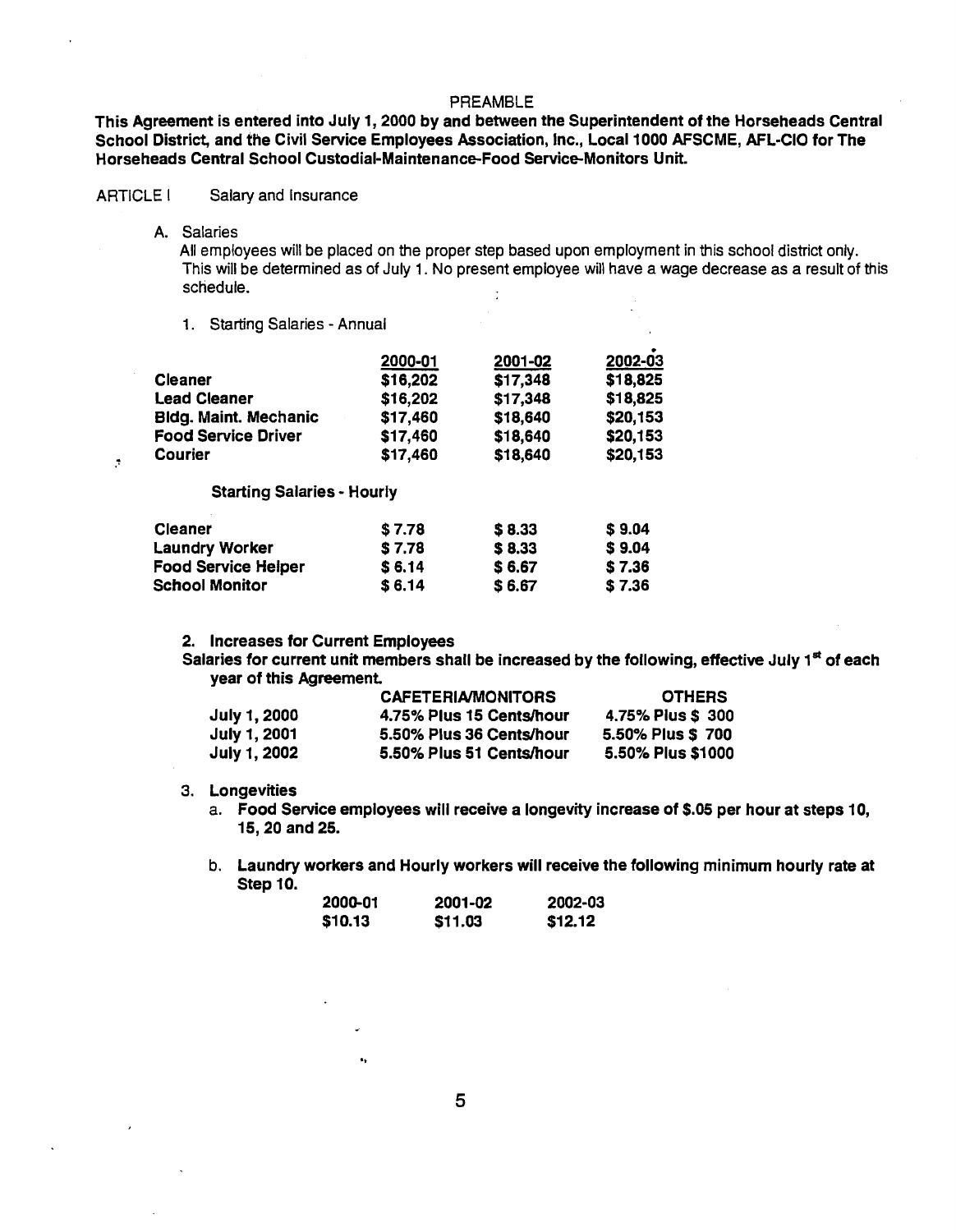4. Temporary Laborers - Hourly Rate

| . <u>.</u> | 2001-02 | 2002-03 |
|------------|---------|---------|
| -          | \$6.00  | \$6.05  |

- 5. Clothing Allowances
	- a. Aprons -The District will provide each food service employee with two cloth aprons per year.
	- b. Shoe Allowance The District will provide a \$30 annual allowance for each food service employee and monitor to be used toward the purchase of shoes. Employees will 'receive this allowance on the first payday of each school year.
	- c. Rain Suit and Boots The District will provide one (1) rain suit and one (1) pair of boots for each building for the cleaners.
- **6.** Food Service Workers Substituting in a Higher Classification: All rates are per hour, plus any longevities due.

|                       | 2001-02        | 2002-03        |
|-----------------------|----------------|----------------|
| Cook                  | \$9.50*        | \$9.78*        |
| <b>Assistant Cook</b> | <b>\$8.50*</b> | <b>\$8.76*</b> |
| <b>Baker</b>          | \$8.50*        | \$8.76*        |

\*(Or **10** cents per hour above their regular hourly rate, whichever is greater.)

Employees who temporarily fill in for Cooks, Assistant Cooks or Bakers, will be paid at the rates listed above, with a minimum of **10** cents higher than their regular hourly rate.

Employees who temporarily fill in for Food Service WorkerManagers will be paid at the Cook rate listed above, with a minimum of **10** cents higher than their regular hourly rate.

Employees who temporarily fill in for Cook Managers will be paid a minimum of **75** cents higher than their regular rates.

# 7. Promotion<br>a. Foc

ż

**Food Service Employees** 

Newly hired or promoted Cooks, Assistant Cooks and Bakers will be paid in accordance with the following schedule plus any longevities previously earned. **Solution: Employees**<br>
Food Service Employees<br>
Example Cooks, Assistant Cooks and Bakers will<br>
Cooks<br>
Cooks<br>
Assistant Cooks/Bakers<br>
Assistant Cooks/Bakers<br>
Assistant Cooks/Bakers<br>
Assistant Cooks/Bakers<br>
Assistant Cooks/B awly hired or promoted **Cooks, Assistant Cooks** and **Bakers** will<br>cordance with the following schedule plus any longevities previous<br>**Cooks** - \$ **9.50** \$ 9.76<br>**Assistant Cooks/Bakers** - \$ 9.50 \$ 9.76

b. Custodial-Maintenance Employees In the event that custodial-maintenance employees are promoted to a higher classification, their pay will increase by the doliar difference between the starting salaries.

c. Minimum Increase Paragraph **b.** above notwithstanding, any promoted employee shall receive a minimum increase of **fifty (\$.50)** cents per hour at the time of promotion,

## 8. Lunch for Monitors

All monitors will be compensated for one half hour for lunch.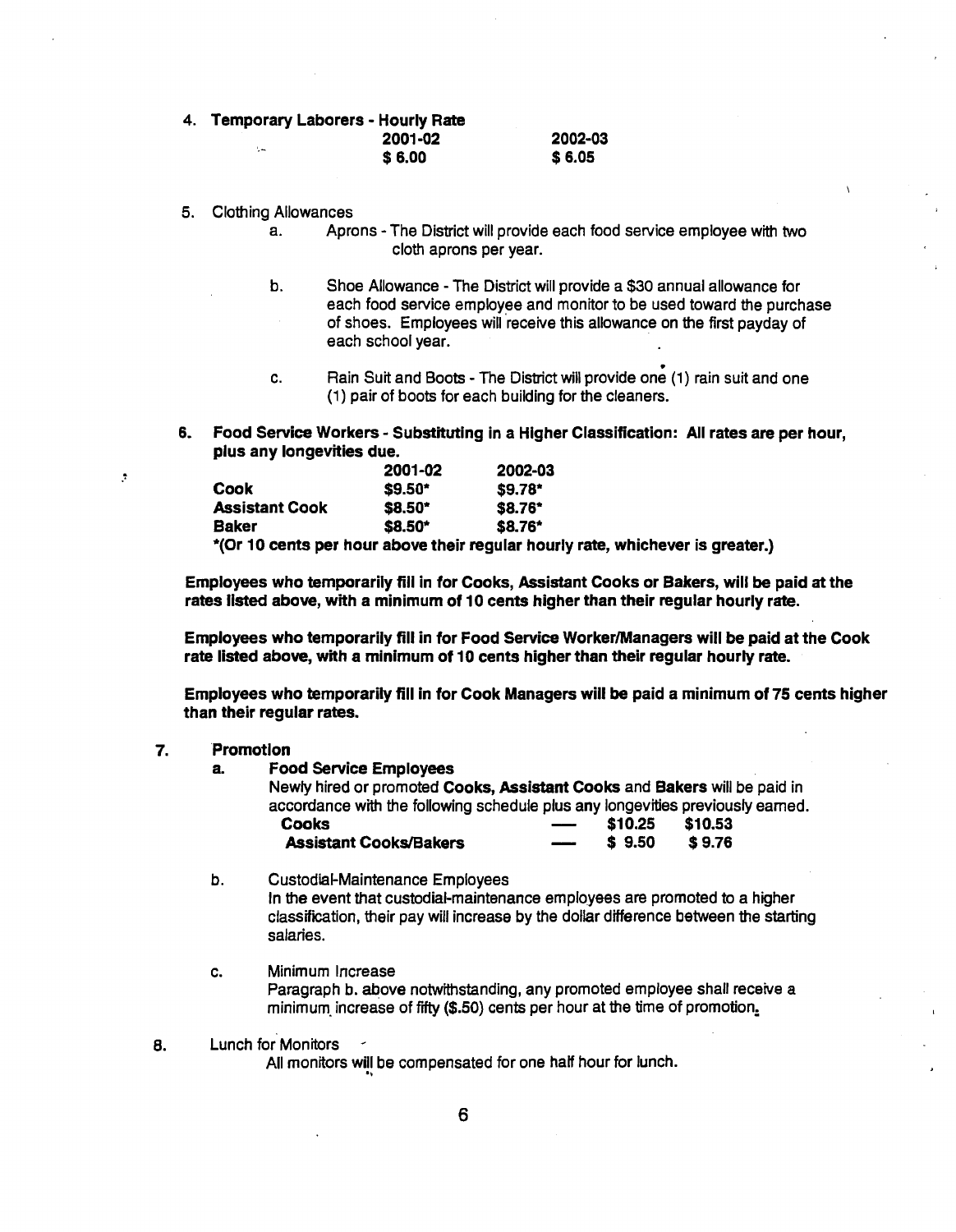**9.** Food Service Employees - Free Lunch

A free.lunch shall be given to each food service employee and cafeteria monitor and shall be included as a part of the wages paid to any herein. This clause will be considered null and void If its conflicts in any way with the Federal Fair Labor Standards Act as amended.

# 10. Food Service Employee - Banquet Time

Banquet time is to be compensated at time and one-half per hour. Banquet time is defined as night work, weekend work, and the 15 paid holidays as listed in the custodial section of the contract. Banquet work done after 3:00 p.m. will be paid at time and one half.

The School Lunch Director will maintain a list of employees in each cafeteria for the purpose of scheduling banquet time for the Food Service Helpers on a rotational basis. In circumstances where cooks are required or where help is needed without advance notice, the Director will use his judgment. Employees who decline to work will lose their turn in the rotation.

Banquet plans will be developed by the Director of Food Service or his designee and forwarded to the Cook Manager. The Cook Manager will discuss the scheduling of the additional work with the affected employees. Adequate additional time and/or staff will be scheduled as needed to perform the additional work. Any unit member who believes that the scheduled time is inadequate may contact the Director of Food Service who will review the situation and make a final determination.

When a Food Service employee performs banquet work and is the only employee working, the employee will be paid 50% of the difference between their current hourly rate and the starting assistant cook rate at time and one-half. Cooks in the same circumstances will receive their regular hourly rate plus 20 cents per hour at time and onehalf.

- 11. Food Service Employees Breaks All Food Service employees (not monitors) who work over 4.5 hours will receive a paid ten minute break, scheduled by the supervisor.
- 12. Food Service Employees Emergency Closing When school is closed due to an emergency and an employee is requested to work, she/he shall be paid a minimum of three (3) hours pay at her/his regular rate. If the employee was not contacted and reports to work, shelhe will be guaranteed a minimum of three (3) hours work.
- 13. Payment for License

 $\hat{\mathcal{F}}$ 

*Effective* July 1,2001, employees who are appointed by the Board of Education and are required by the District to acquire any license to perform the essential duties of their jobs, will have the cost associated with the earning of any such license paid by the District. Once any (excluding CDL's) such license is obtained, that employee shall receive a One Hundred (\$100) Dollar increase in his annual salary. Should the license requirement subsequently be removed from the essential duties of the job, the One Hundred (\$100) Dollar salary adjustment shall be removed from the effected employee's salary.

If the District requires an employee to gain an additional license, not required under that employee's job description, that employee shall receive additional compensation at the rate of Ten (\$.10) cents per hour.

٠,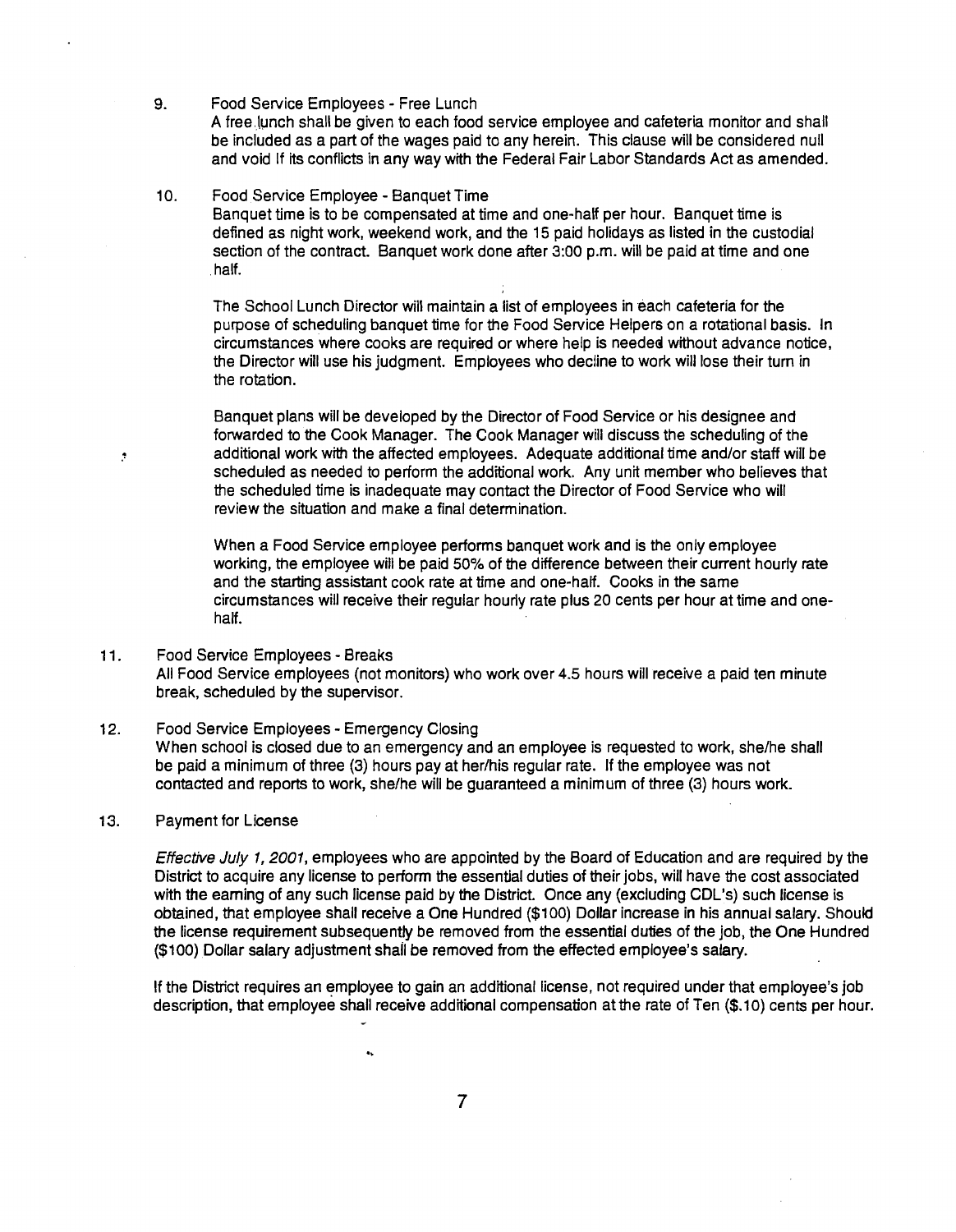### B. Health Care Coverage

ÿ,

1. Effective July 1, 2001, unit members who are employed at least seven and one-half (7  $\frac{1}{2}$ ) hours per day will contribute Five Hundred (\$500) Dollars for individual health care coverage in each contract year or One Thousand (\$1,000) Dollars for family coverage in each contract year. Coverages contained in the S-GT Health Care Plan and Dental Rider will not change unless this is agreed through negotiations.

**Effective July 1, 2001, The Horseheads Central School District Health Care Plan** administered through BlueCross BlueShield will be the provider. The dollar amounts **set**  forth in the above paragraph are the total out of pocket expenses the full time unit member is obligated to pay in each contract year.

Effective July 1,2001, all unit members employed less than seven and one-half (7 **W)** hours per day shall receive health insurance coverage according to the following schedule:

| HOURS WORKED<br>PER DAY | <b>INDIVIDUAL PLAN</b><br><b>CONTRIBUTION</b> | <b>FAMILY PLAN</b><br><b>CONTRIBUTION</b> |
|-------------------------|-----------------------------------------------|-------------------------------------------|
|                         |                                               | 2 People 3 or More                        |
| 7.0                     | \$930                                         | \$2,360<br>\$3,160                        |
| 6.5                     | \$965                                         | \$2,430<br>\$3,230                        |
| 6.0                     | \$1,000                                       | \$2,500<br>\$3,300                        |
| 5.5                     | \$1,035                                       | \$2,570<br>\$3,370                        |
| 5.0                     | \$1,065                                       | \$2,630<br>\$3,430                        |
| 4.5                     | \$1,100                                       | \$2,700<br>\$3,500                        |
| 4.0                     | \$1,135                                       | \$2,770<br>\$3,570                        |
| 3.5                     | \$1,165                                       | \$2,830<br>\$3,630                        |
| 3.25                    | \$1,185                                       | \$2,870<br>\$3,670                        |
| 3.0                     | \$1,200                                       | \$3,700<br>\$2,900                        |

The District will Investigate alternative medical plans. The investigation shall center upon those alternatives that meet or exceed the benefrts of the current medical plan. The District will cooperate with the Association in said investigation and should the parties determine that an alternate medical plan is available, and is mutually changed, the Association shall receive a portion of any cost savings the adopted alternative plan may realize.

Dental coverage will be provided to employees who request such coverage by October  $1^{\alpha}$ , of each contract year under the dental insurance plan known as "Plan A+1" and the District shall pay ninety (90%) percent of the premium cost. New employees shall be eligible, upon request, at time of hire.

8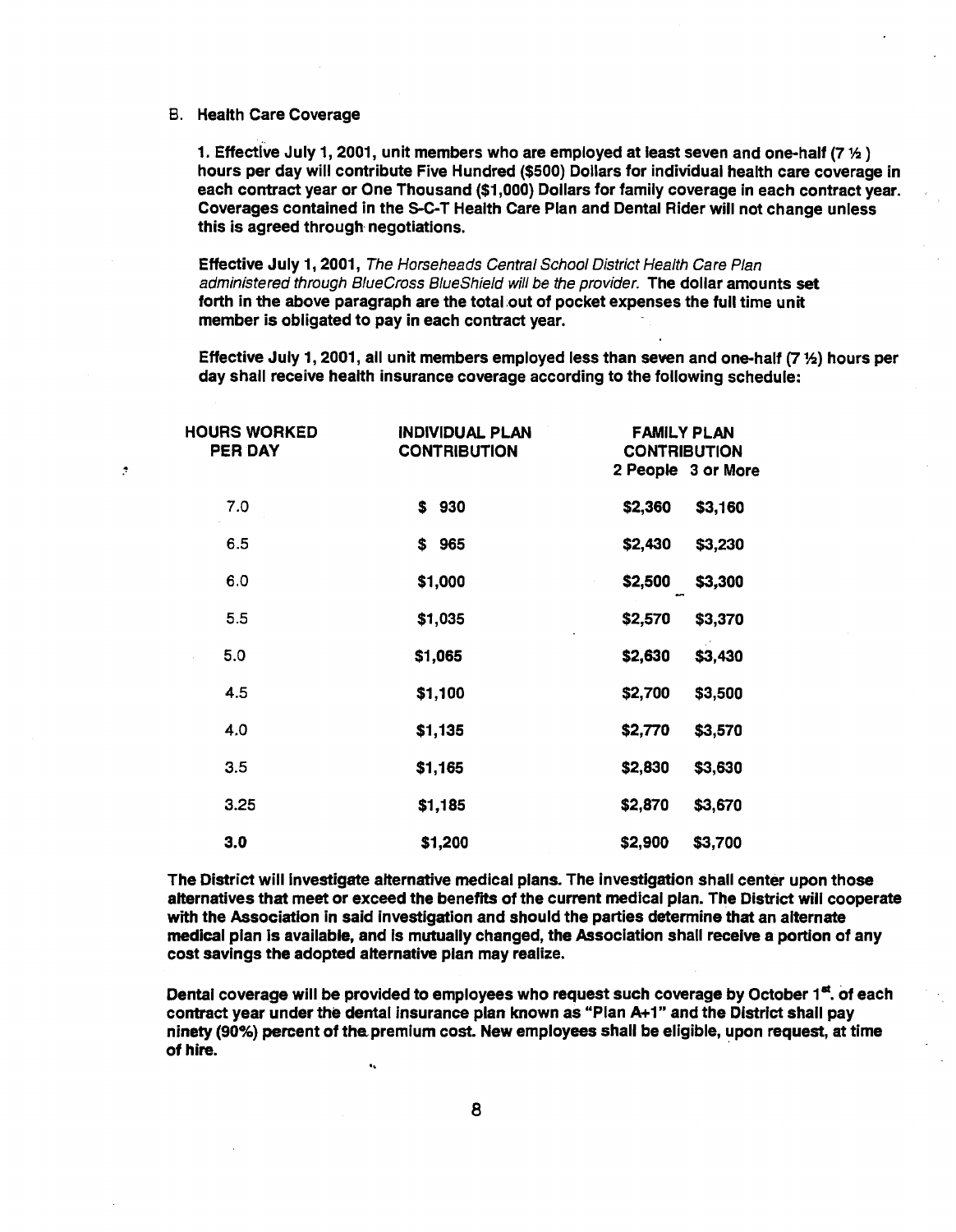# C. Disability Insurance

Disability and Worker's Compensation insurance will be provided for all regular employees in the unit. The District will pay the full cost of the premium. When the District is reimbursed by either insurance carrier as provided herein, employees will have any sick leave usage returned to them on a day for day, pro-rated basis.

**D. Employee Benefit Fund** - **"Platinum 12" The District shall participate in and pay one hundred sixty-one dollars and thirtyone cents (\$161.31) to the CSEA Employee Benefit Fund for each bargaining unit**  employee, for the purpose of providing the Optical Plan known as "Platinum-12."

## Article 11. Holidays

ķ,

Fifteen paid holidays will be granted each school year for the life of this Agreement for the custodial-maintenance workers. Food Service employees, including monitors, will be paid for ten holidays and will be paid on the basis of average hours worked for the pay period within which the holiday falls.

- July 4, 2001 1.
- 2. September 3, 2001
- 3. October 8,2001
- 4. November 12,2001
- 5. November 22,2001
- November 23, 2001 6.
- 7. December 24, 2001
- 8. December 25, 2001
- 9. December 31, 2001
- $10.$ January 1,2002
- $11.$ January 21, 2002
- $12.$ February 18,2002
- 
- $13.$ March 29, 2002
- $14.$ April 15, 2002
- $15.$ May 27, 2002

Fourth of July Labor Day Columbus Day Veteran's Day \* Thanksgiving Day Day after Thanksgiving \* Day before Christmas Christmas\* New Year's Eve Day New Year's Day \* Martin Luther King, Jr. Day Presidents' Day\* Good Friday Spring Recess Monday Memorial Day<sup>\*</sup>

The future 15 paid holidays shall be mutually scheduled by the parties to this agreement. Regardless of any changes in the school calendar, the Food Service employees and Monitors are quaranteed ten $(10)$  paid holidays each year for the life of this contract.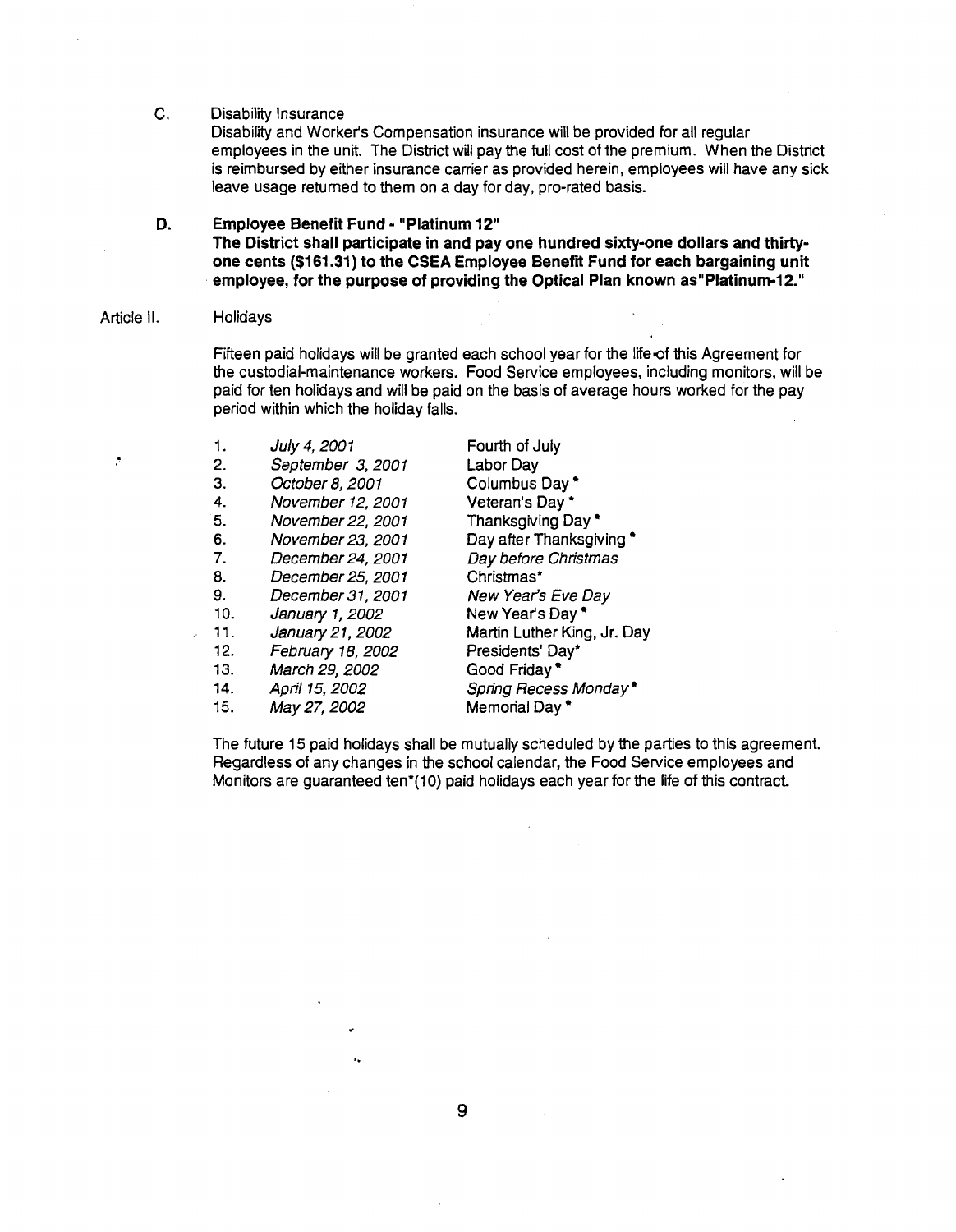When'a holiday falls on a Saturday, it shall be observed on the preceding Friday and when a holiday falls on a Sunday, it shall be observed on the following Monday. An employee required to work on a holiday or on a day designated as a holiday, shall receive pay at the rate of two **(2x)** times his regular pay, in addition to his holiday pay.

Article Ill. Vacations - Custodial-Maintenance

 $\mathcal{I}$ 

The present vacation schedule will continue in effect as follows:

- **1.** If employed less than one year but six months or more prior to July **1,** the employee is eligible for one **(1)** week of vacation.
- **2.** If employed one year or more prior to July **I,** the employ'ee is eligible for two **(2)**  weeks of vacation.
- **3.** The employee is eligible for two **(2)** weeks and one (1) day at the fifth step. This employment with the District must be continuous.
- **4.** The employee is eligible for three **(3)** weeks and one **(1)** day at the tenth step. This employment with the District must be continuous.
- **5.** The employee is eligible for four **(4)** weeks and one **(1)** day at the fifteenth step. This employment with the District must be continuous.
- **6.** The employee is eligible for four **(4)** weeks and two **(2)** days at the twentieth step. This employment with the District must be continuous.

Employment must begin on or before January **1** to be eligible for annual increments.

For the purpose of this Article, layoff or a leave of absence without pay shall not interrupt the accumulation of continuous service although the period of layoff or leave shall not count toward continuous service.

Vacation requests of two **(2)** days or more, will require forty-eight **(48)** hours notice and twenty-four **(24)** hours notice for requests of less than two **(2)** days, except in the case of emergencies. All requests require the approval of the employee's immediate supervisor, whose approval shall not be unreasonably withheld.

- Article IV. Work Day and Work Week Custodial Maintenance
	- A. Work Day and Work Week

The Regular workweek for the custodial (and, or) cleaner personnel is Monday through Friday, as designated by the Director of Facilities Services. The regular workday for custodial (and, or) cleaner personnel shall begin between the hours of 6-00 a.m. and 7:00 a.m. The Regular workweek for the Maintenance personnel is Monday through Friday, with a starting time any time between the hours of 5:00 a.m. through 7:00 a.m., as designated by the Director of Facilities Services. Effective July 1, 2001, a Maintenance Department "Evening Shift" (s) will be for new hires only. Evening Shift may begin at any time between the hours of2:30 p.m. and 500 **p.m.,** with a workweek of Tuesday through Saturday. All workweeks shall be for five (5) consecutive days, and eight (8) consecutive hours.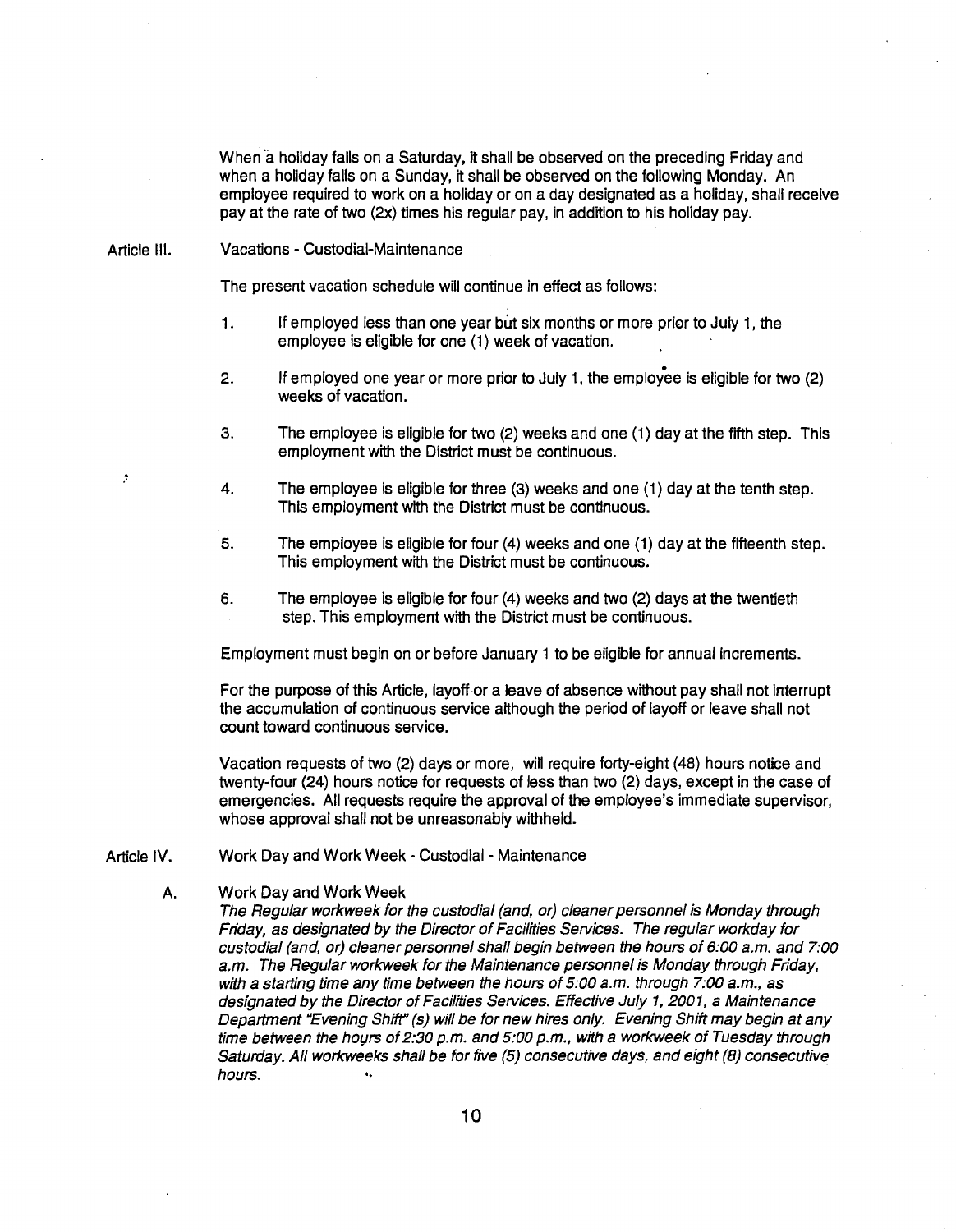The work day for custodial and maintenance will be eight (8) hours when school is in session and will be seven (7) hours when is not in session. School will be considered to be in session when either elementary or secondary students are in attendance for either instruction or examination. On seven (7) hour days, time worked beyond the seven (7) hours will be paid at time and one-half.

Unit members on a 7:00 a.m. to 3:30 p.m. shift unable to report to work will call the maintenance department by 6:00 a.m. Those on all other shifts will call the maintenance department by 11:00 a.m.

# **0.** End of Day

The employer agrees that the employee shall finish the days' work where he has left his own private vehicle.

 $C<sub>1</sub>$ **Overtime** 

÷,

1. Rate of Pay

Hours over 40 in any one week shall be paid at time and one-half. During any full week when school is not in session, any employee who works over 35 hours will be compensated at time and one-half. All overtime work shall have had the prior approval of the Director of Facilities Services or his designee. Sick Leave, including personal leave, shall be excluded as time worked for computing overtime.

The Director of Facilities Services and the Head Cleaner shall not perform those duties regularly assigned to the employees, nor perform duties which would deny any employee overtime.

Exceptions to the above, however, include training and emergency situations where time is a major factor.

#### $2.$ **Scheduling**

a. Custodial

A rotating schedule for overtime shall be adopted for custodial workers. Such employees may elect to have their names removed from the rotation list. The rotating schedule shall be used in individual buildings. In cases of emergency, however, the Director of Facilities Services shall use his discretion in assigning overtime. Employees working on an overtime activity may be directed to perform additional duties. If overtime is required on a weekend for an event that is scheduled in advance, 48 hours notice will be given to individuals requested to work.

The four hour custodian will be eligible to work overtime activities in assigned facility, based upon the rotating overtime schedule.

## b. Maintenance

For snowplowing, a rotation schedule shall apply to maintenance employees.

D. Sundays, Holidays and Vacation Time Double time will be paid when employees work for an activity on Sundays, holidays and vacation time.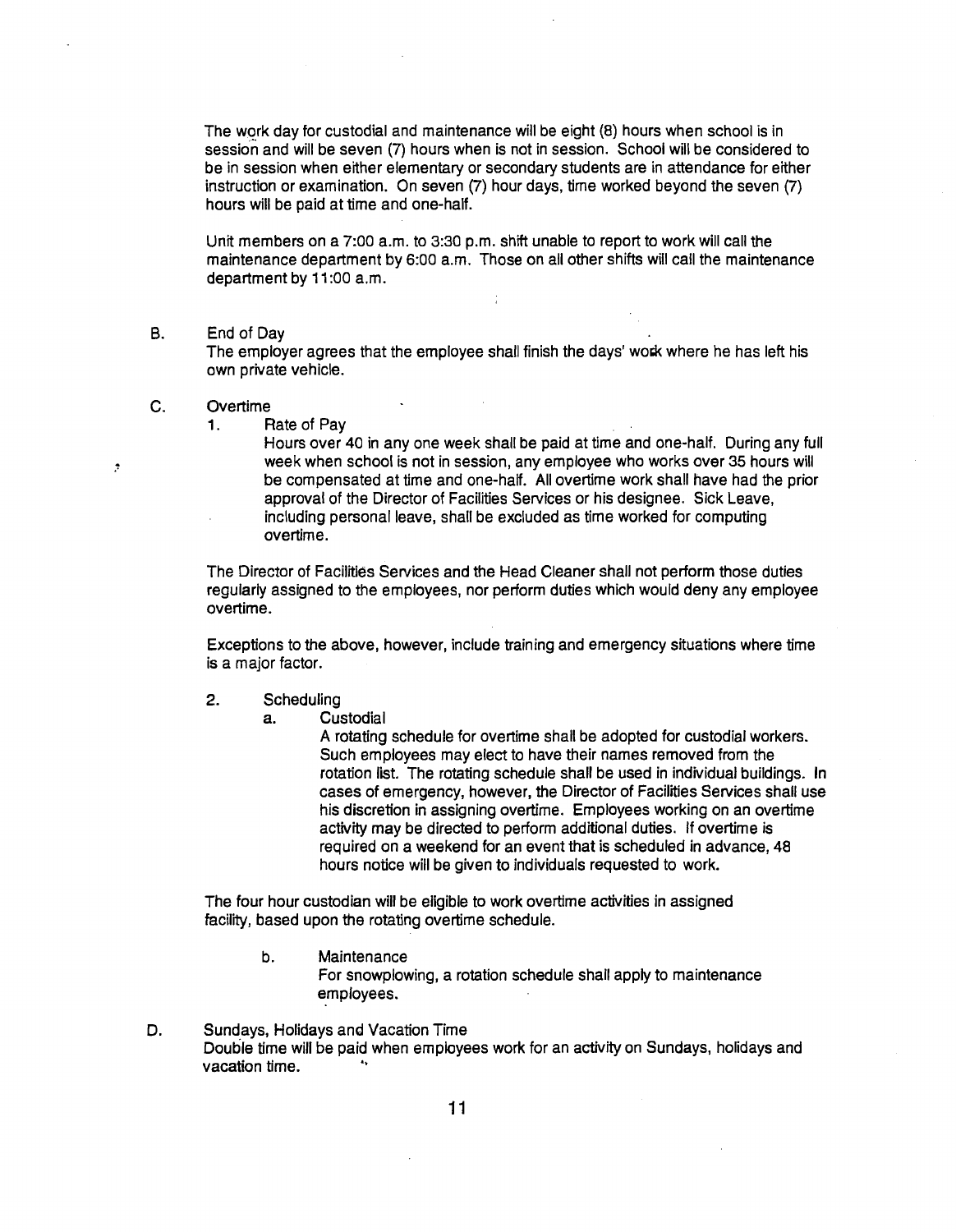- E. Call-Ins
	- 1. Scheduled Activities

Whenever employees are called in, they will be guaranteed a minimum of 3 hours. Employees not notified of a cancelled activity will receive 3 hours pay and will not be required to remain at the job site.

2. Emergencies

In the case of an emergency call, in a recall to work, the employee will be paid three (3) hours minimum at the overtime rate of time plus one-half.

# F. Snow Davs

- All people who work an afternoon or evening shift will instead work 9:00 a.m. 4:30 p.m.. . G. Replacing Absent Personnel When replacing day personnel, the Senior Night Cleaner within the affected building will be asked first. When replacing elementary night personnel, the jump cleaner assigned to that building will be asked first.
- H. An employee, at his option, may elect compensatory time, to a maximum of forty (40) hours per fiscal year, in lieu of any overtime or call-in time provided for in this Article, at the appropriate overtime rate. [Note: this provision will become effective when such a provision becomes effective for the Non-Instructional Supervisory Bargaining Unit. Until this occurs, the provision and practice provided in and consistent with the previous collective agreement shall remain in full force and effect.]

1. The work year for Cafeteria and Monitor employees shall be 190 days, including paid holidays. Employees who work, (or are on paid leave) in excess of 190 days, shall be paid their regular daily rate for all such days worked. Any days that employees are offered work on an individual option basis (excluding "snow"or "weather" days) and refuse same shall be counted towards the 190 day total.

- J. Employees who serve as volunteer firemen and/or emergency squad members will be allowed to perform emergency volunteer work during scheduled work hours with the approval of their immediate supervisor, with no loss of pay, when requested to so such work by the fire chief or his designee of the volunteer fire department and/or emergency squad. Employees will not be penalized if they are present at the site of an emergency when their scheduled work starts and if required to remain on emergency duty by the fire chief or his engineer. Employees who are at work at the time of an emergency call shall, if performing work "critical" to the continued operation of the District, remain on duty and complete such work prior to responding to the outside emergency.
- Article V. Leaves

 $\hat{\mathcal{I}}$ 

A. Sick Leave

1. All employees

Custodial-Maintenance employees shall receive twelve (12) days per year at full salary, accumulative to 200 days maximum and Cafeteria-Monitor employees shall receive ten (10) days per year accumulative to 145 days, to be utilized for personal illness or injury. Ten (10) days per year may be utilized for illness and injury in the immediate family. Immediate family shall be defined as in the first sentence of Paragraph D.1. of this Article. Sick leave may also be utilized for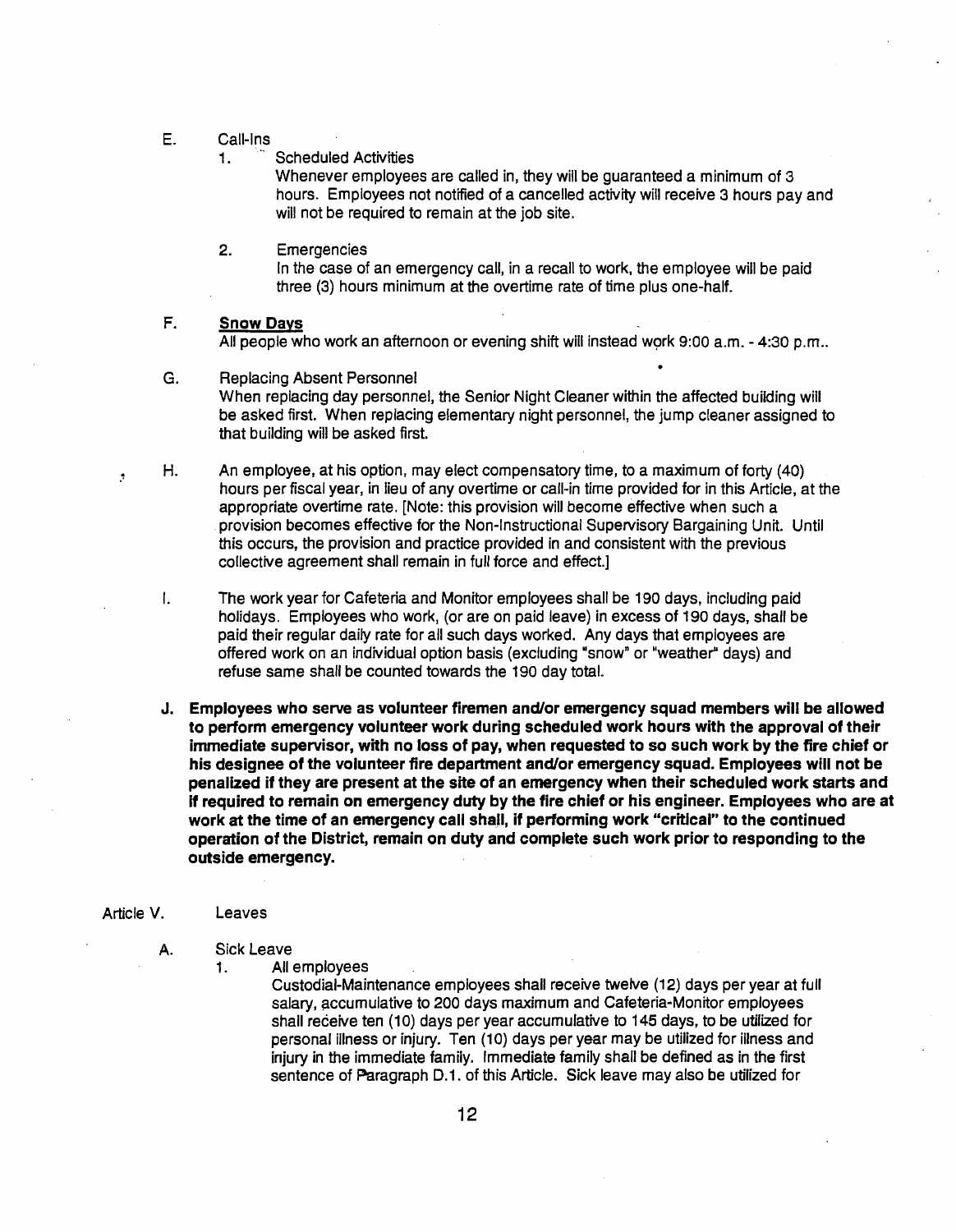medical and dental appointments. Sick leave and personal leave (defined later in ... this Article) may be utilized in two (2) hour increments. Absence beyond twelve (12) days in any one year shall be subtracted from the accumulated total. The maximum may not be exceeded, but as soon as a person falls below that total, he may continue to accumulate as before.

New employees will be credited with sick leave as follows:

| If Employment Begins in Period: | Sick Leave Accumulation: |
|---------------------------------|--------------------------|
| July 1 through September 30     | 12 days                  |
| October 1 through December 31   | 9 days                   |
| January 1 through March 31      | 6 days                   |
| April 1 through June 30         | 3 days                   |

For Food Service and Monitors during the first year of employment, sick leave must be earned at the rate of one (1) day per month of employment before being used.

# **B.** Sick Leave Bank

 $\mathcal{I}$ 

A sick leave bank has been established for all employees covered by this contract. It is to be used in the event of continuous illness or an extended disability which would result in the use of more sick time than accumulated.

A request in writing, along with a statement from a medical doctor indicating nature of illness or disability and time of return to duty, shall be presented with such request. The Superintendent may request a school doctor to conduct such examination.

Extended sick leave for this bank shall be accumulated as follows:

- 1. One half day of sick leave shall be placed in the bank for each day of unused sick leave to a maximum of fifty (50) such days. Such accumulation shall be from the initial day of employment.
- **2.** Such days shall be used only when there are no sick days remaining which were accumulated as described above.
- **3.** The calculations for this bank shall be determined on June 30th of each school year, and the members will be notified of their status relative to their total accumulation.

# C. Personal Leave

Each employee is eligible for two (2) days of personal leave per year upon the approval of his application for such leave. This leave may not be used to extend a vacation or holiday nor in conjunction with any other leave of absence, without prior approval of the employee's Supervisor. Personal leave days not used during the year will be credited to sick leave days as of July 1 of the following year. Applications for personal leave must be submitted forty-eight (48) hours in advance, except in an emergency.

# D. Funeral Leave

1. Due to the death of an employee's father, mother, son, daughter, spouse or relative in the immediate household of the employee, up to five (5) days absence shall be allowed at full pay. In addition, due to the death of a sibling, mother or father-in-law, or grandparents or grandchildren, up to three (3) days absence shall be allowed at full pay. This leave shall not be charged against sick leave.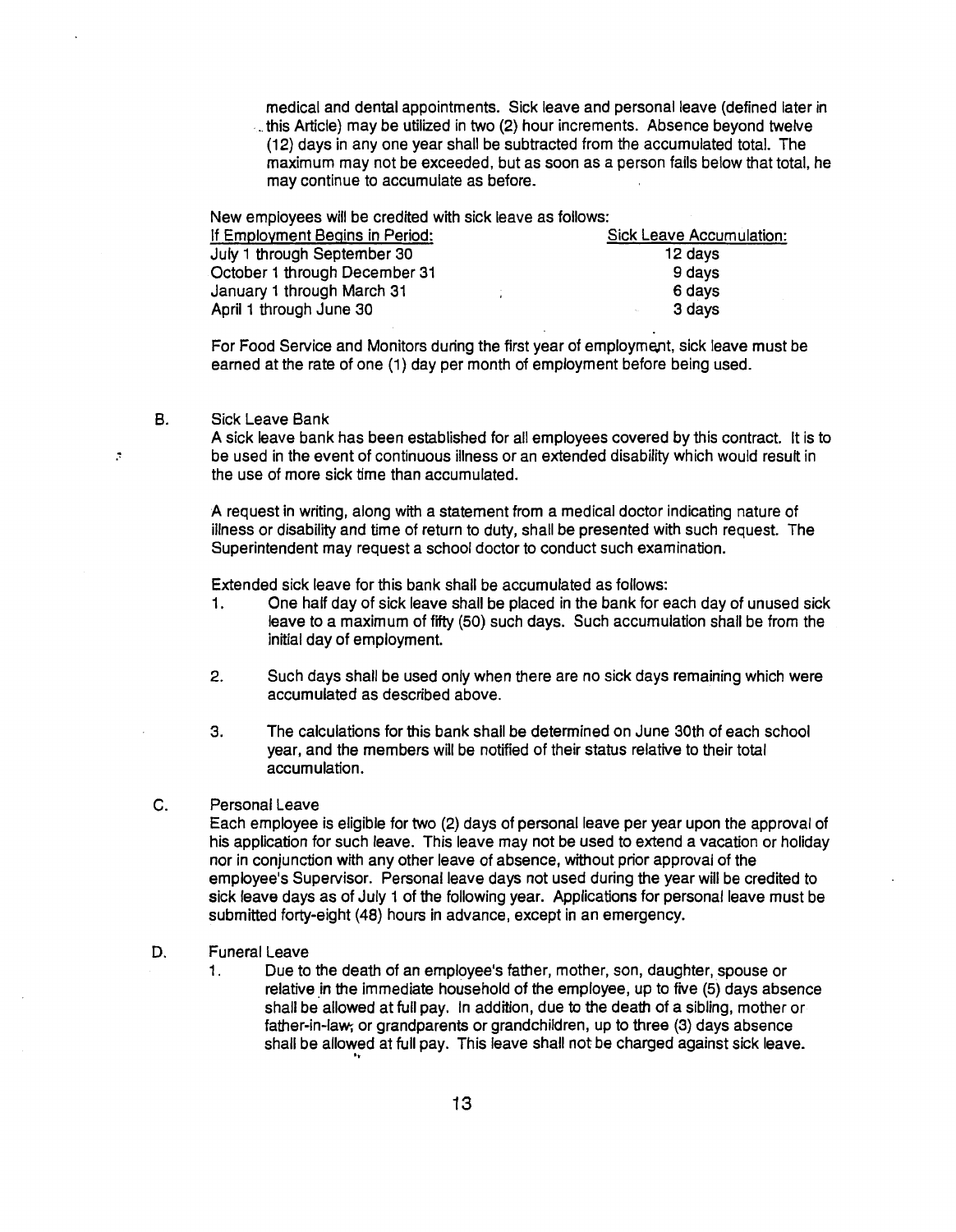- **2.** If such death occurs while the employee is on vacation or leave, he or she shall still be entitled to full bereavement time off up to the five or three days.
- E. Child Care Leave

The mother of a newborn child, or one who has adopted a child under three years of age at the time of the adoption, shall be entitled to an unpaid leave of absence for the purpose of child care of said newborn child or adopted child, for a period of one year, subsequent to the natal date or from the date of the adoption. The District shall comply with the FMLA.

F. Union Business

The officers or shop steward will be allowed reasonable time off with pay to pursue the functions of the union. Such time defined as grievance and attending negotiation sessions. Negotiation sessions will normally be scheduled after the day shift, but if such negotiations go into impasse, negotiation sessions may, by mutual consent, be scheduled during the work day. A limit of 6 employees will be allowed to pursue negotiations or grievances on school time.

- Article VI. Postings and Bids
	- . A. Custodial-Maintenance
		- 1. Posting
			- Posting of vacancies and/or new jobs: As a vacancy or new job is created, the employer shall immediately post in the space provided for CSEA notices, a notice of such vacancy or job.

Such notice to include: Title of job

Shift involved Job description Salary scale (if applicable) Location of job **Supervisor** Bid deadline (5 business days)

Interested employees may apply for such jobs on forms provided. (see Appendix i)

2. Bids

Upon receipt of a proper bid and after consideration of both time in classification and qualifications, the applicant best qualified will be placed in the job. Determination of such qualifications will be the prerogative of the employer. When senior employee is not appointed to job bid upon, and said employee feels the decision was unfair, he may ask the Horseheads Association President to contact the Director of Facilities Services, the Business Manager and the Assistant Superintendent for Administrative Services for an explanation. The District will give copies of all bids for job transfers or upgrading to the CSEA president.

3. Promotions/Transfers

All promotions or lateral transfers are, by Civil Service Rule, "probationary" for a period of 90 calendar days.

- B. Food Service and Monitors
	- 1. Job Posting

Employees wfio may be interested in a different work location must inform the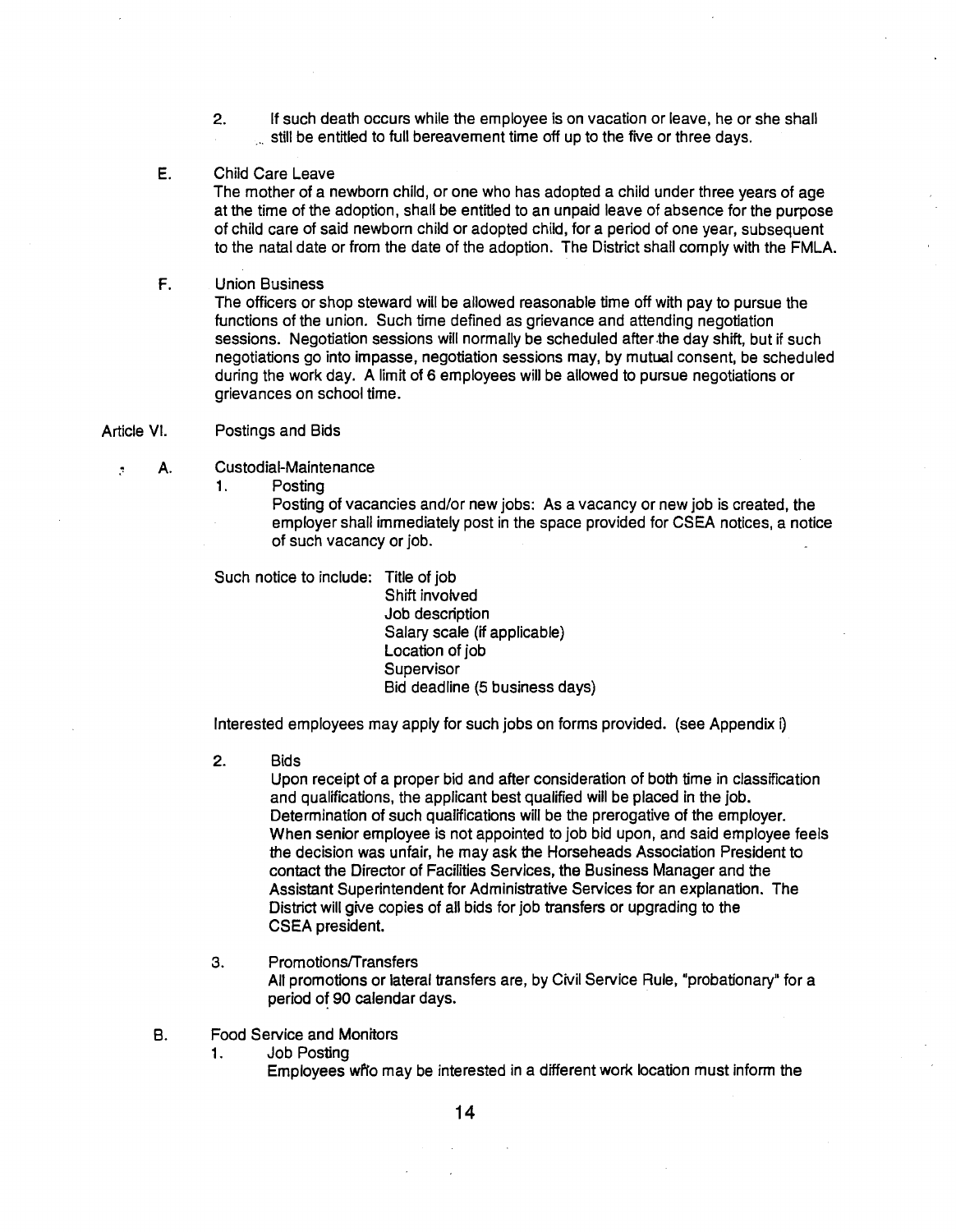school lunch office of the interest in a lateral transfer.

whenever there is a vacancy in any position involving 3.5 or more hours in the food preparation and service employment area, the employer will post a notice of the position, or positions, and their hourly or salary rate on the bulletin boards of the schools employing such personnel for at least three (3) full work days prior to filling the position.

In the case of monitor positions, all such openings shall be posted and the three and onehalf (3.5) hour daily minimum will be waived.

Monitor openings shall be posted on cafeteria bulletin boards. Job Descriptions and Job Roles

#### A. Job Descriptions

Article VII.

 $\tau$ 

Job descriptions shall be developed and posted by the Director of Facilities Services covering each specific job in the system, listing:

> Skills involved Duties involved Responsibilities involved Supervision involved Authority involved

Should there be any discrepancies and/or disagreements as to the appropriateness of a job description as developed in accordance herewith, the Civil Service Job Description for the position in question shall prevail.

#### Article VIII. Labor-Management Committees For the first year of this agreement, labor-management committees will be established and continued for the term of this agreement only upon mutual agreement. Two committees will be formed as follows:

#### A. Custodial-Maintenance District members will be the Head Cleaner and any others the District may choose to a maximum of 3. CSEA members shall include CSEA field representative, president of the unit and two members of the unit.

#### **6.**  Food Service and Monitors

District members will be the Food Service Director and any others the District may choose to a maximum of 3. CSEA members shall include CSEA field representative, president of the unit and two other members of the unit. Other personnel will be in attendance as invited.

The committees shall have the authority to make formal recommendations to the District and to CSEA, and these parties are hereby empowered to adopt such recommendations by mutual agreement. Such recommendations shall be placed in the written form of Memorandum of Agreement and signed by the District, CSEA Field Staff, and CSEA Unit President. Such formalized Memorandum of Agreement shall be attached to the contract agreement and shall become part of that Agreement for its duration.

Agendas will be prepared'as follows:

1. Custodial-Maintenance - by the President of the CSEA Custodial-Maintenance unit and the Head Cleaner."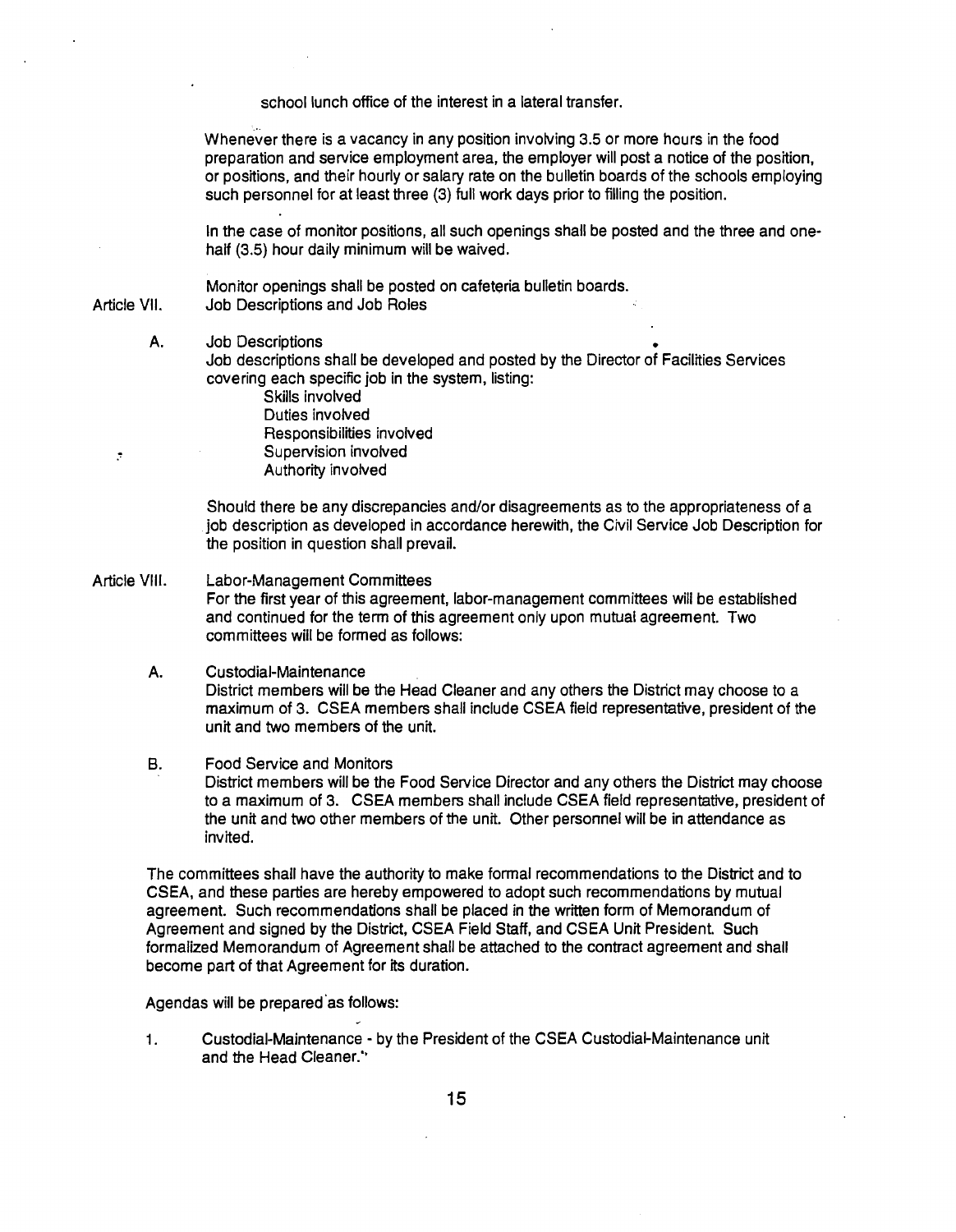**2.** Food Service and Monitors -The agendas will be prepared by the President of the Food Service and Monitor Unit and the Director of Food Service.

The agenda is to be completed and sent to members one week prior to the meeting date.

Items can include, but not be limited to: administration of the contract, mutual problem-solving and suggestions for the smooth operation of the Horseheads Custodial-Maintenance-Food Service-Monitors Unit, CSEA.

# Article IX. Posting and Bulletin Boards

## A. Bulletin Boards

The Union will be permitted to use school bulletin boards to post notices of union meetings and other notices of union business. No notices will be posted or distributed except on this board. Its contents shall relate only to union activities and'shall not be of a controversial nature.

Article X. Evaluation System

 $\mathcal{I}$ 

A. Purposes

The major purposes of the evaluation system include the following:

- 1. promotion of the growth and development of the District's staff.
- **2.** provide for a systematic evaluation of staff.
- **3.** provide for the commendation of employees whose job performance is exemplary.
- **4.** provide data for recommendations for change in assignments.

# B. Procedures

- 1. Evaluations will be conducted in writing on an annual basis by the Director of Facilities Services or Director of Food Services or their designee.
- **2.** This evaluation will be reviewed with the employee at a scheduled conference.
- **3.** At the conciusion of the conference, the evaluation form shall be signed by both the evaluator and the employee.
- **4.** Written evaluations will be forwarded to the Human Resources Office by May 1st of each year.
- C. Right to Respond A member shall have the right to make a written response to his/her evaluation and to have that response attached to the copy of the evaluation in his/her personnel file.
- D. Copy of Evaluation A member shall be furnished with a complete copy of the evaluation report for his/her own records.
- Article XI. Public Employees' Fair Employment Act The Public Employees' Fair Employment Act, the Civil Service Law, and the local laws not inconsistent with said act, shall govern the terms of this Agreement.

# Article Xll. Bargaining Agent

Section I.

The Employer recognizes the Civil Service Employees Association, Inc., Local 1000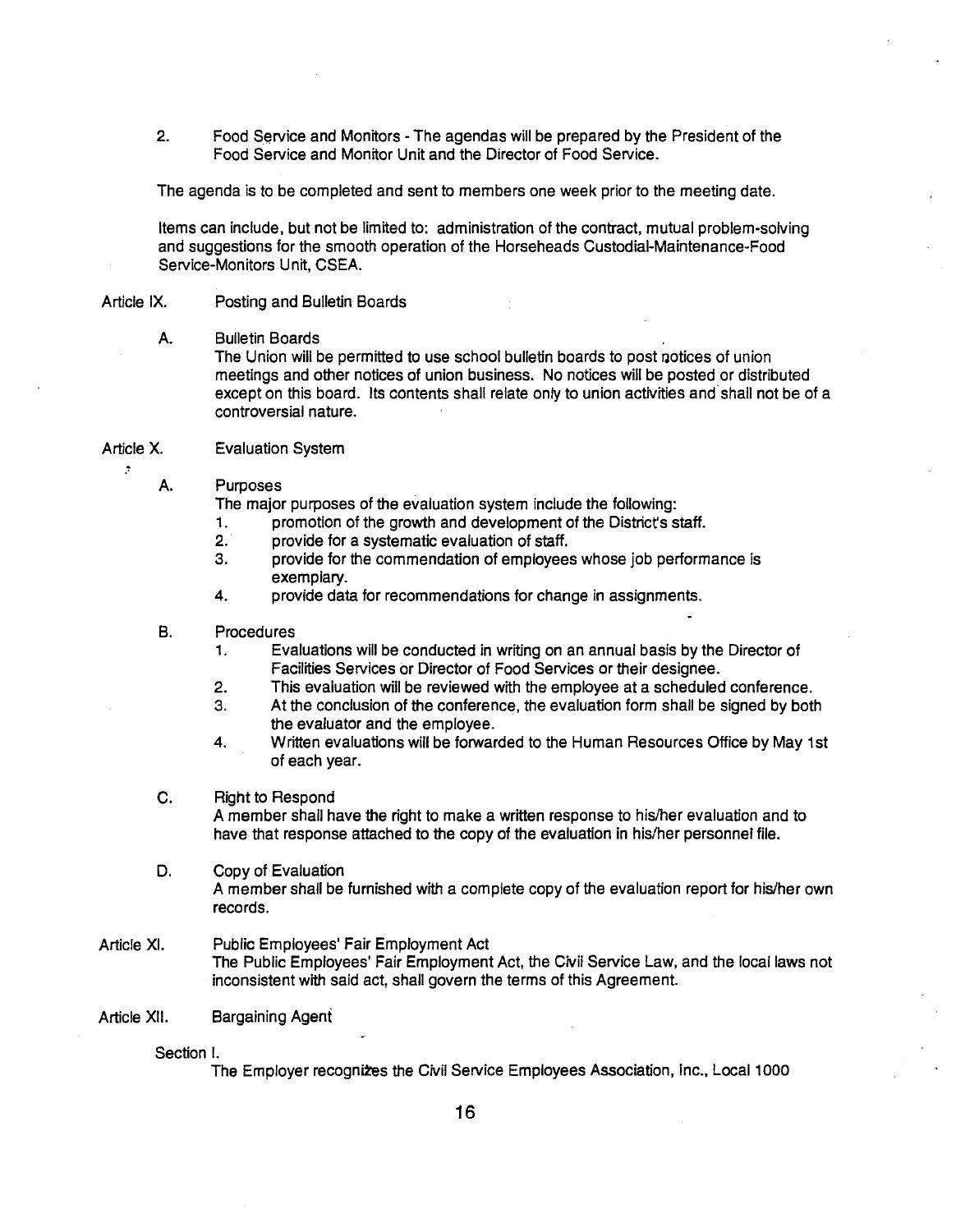AFSCME AFL-CIO as the sole and exclusive bargaining agent and representative for all Custodial, Maintenance, Food Service and Monitors included in the bargaining unit for the purposes of collective negotiations of all terms and conditions of employment and administration of grievances for the maximum period of time stipulated under Section 208 of the Public Employees' Fair Employment Act.

The Unit will consist of:

- A. Those who encumber a position on a probationary, or permanent basis in one of these areas:
	-
	- 2. Building Maintenance Mechanic 8. Assistant Cook
	- 3. Laundry Worker 1988 (School Monitor 1988)<br>10. School Service Dress (School Service Dress 10. School Service Dress (School Service Dress 1999)
	-
	- 5. Food Service Helper 11. Custodian
	- 1. Courier 7. Cook '
		-
		-
		- 10. Food Service Driver
		-
	- 6. Baker 12. Lead Cleaners

Exceptions to the above will be those supervisors in the non-instructional supervisor's unit

B. Temporary Laborers - they are defined as people who encumber a position for a set period of time, not to exceed 12 weeks **at** any one time.

Section II.

 $\hat{\mathcal{I}}$ 

A. Dues Deduction

The Civil Service Employees Association, Inc., (CSEA) will have the exclusive rights to payroll deduction of dues, agency fees and Union sponsored insurance and benefit programs premiums for employees covered by this Agreement. Such dues, Security Term Life Insurance and Income Disability will be remitted (in a single check) to the Civil Service Employees Association, Inc., 143 Washington Avenue, Albany, N.Y. 1221 0, on a payroll period basis. The Employer agrees that it will deduct from the wages of the members of CSEA, through no more than one payroll slot, and remit (in a single check) to Jardine Group Services Corp., P.O. Box 956, Schenectady, N.Y. 12301-0956, all other CSEA sponsored insurance deductions for those members of CSEA who sign authorizations permitting such payroll deductions. No other organization will be accorded payroll deductions privilege without the express consent and written authorization of the Civil Service Employees Association, Inc.

**B.** Credit Union Deductions: The Association has the right to have unlimited changes in payroll deductions for Credit Union transactions.

### Section III.

Access to Employees

The Union and its designated agents shall have the sole and exclusive right of access to members of the bargaining unit during working hours to explain Civil Service Employees Association - sponsored benefits and programs.

The employer agrees that no other representative or organization offering benefits or programs similar to those offered or sponsored by the Civil Service Employees Association, Inc. shall be provided access to bargaining unit employees. The employer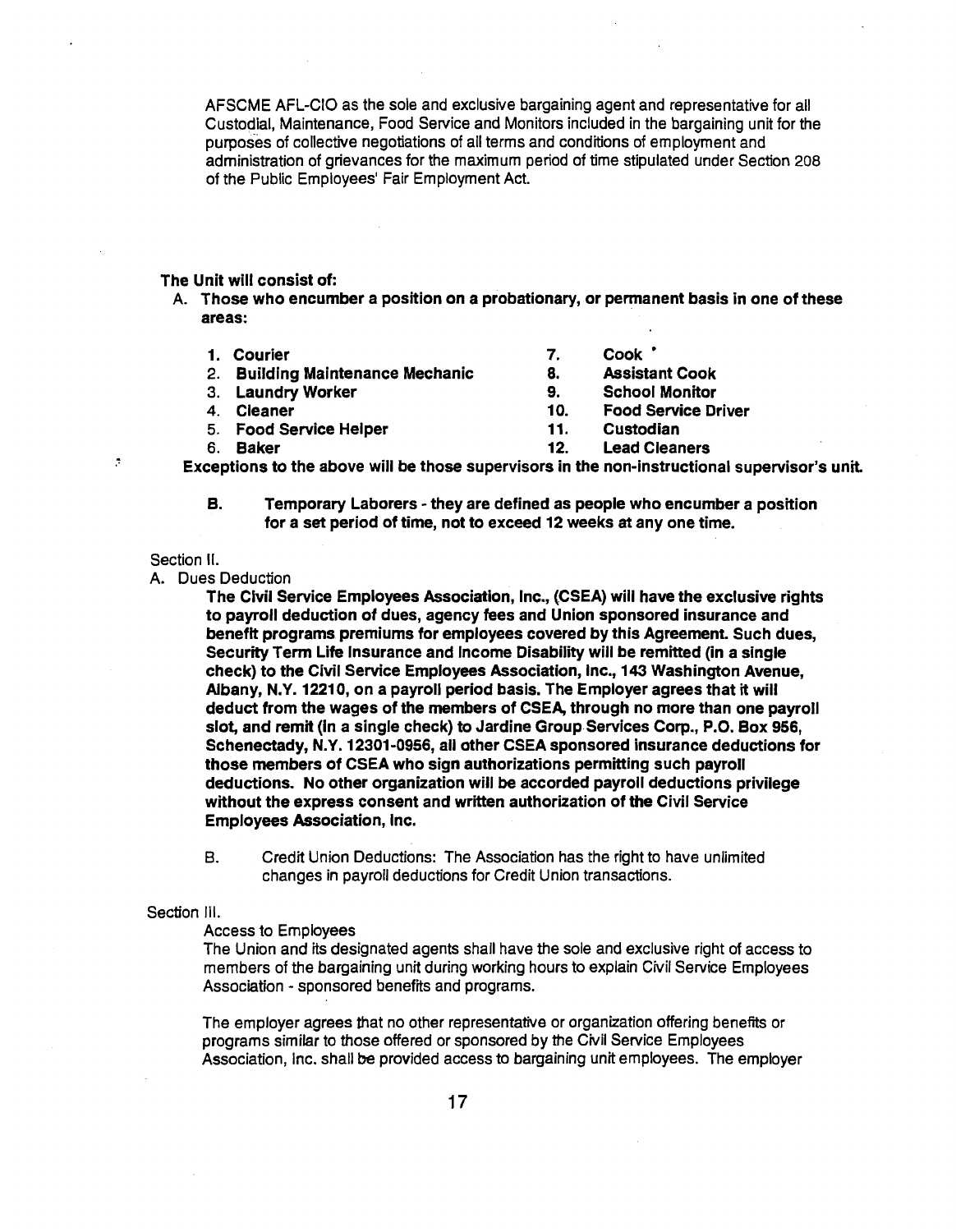further agrees that it will not permit any other organization or union to hold meetings for the purpose of discussing terms and conditions of employment, or be provided meeting space, on property or premises owned or occupied by the Horseheads Central School District during the period Civil Service Employees Association, Inc. is legally recognized as the bargaining agent for the members of this unit.

# Section IV.

Information

On the effective date of this Agreement, the employer shall supply to the Civil Service Employees Association, Inc. Custodial-Food Service's Unit President a list of all employees in the bargaining unit showing the employee's full name, home address, social security number, job title, work location, and first date of employment. Such information shall hereafter be provided to the Civil Service Employees Association,. Inc. Custodial-Food Service and Monitors' Unit President when requested but no more frequently than on a quarterly basis.

When any personnel are hired, terminated, or transferred, the President of the Unit shall be notified within five (5) working days in writing as to the effective date of the employment, termination, or transfer, name of individual, salary, step, classification and location of the job.

### Section V.

 $\ddot{\phantom{1}}$ 

**Reciprocal Rights** 

| Section 1. | The employer recognizes the rights of the employees to designate<br>representatives of the Civil Service Employees Association, Inc. to<br>appear on their behalf to discuss salaries, working conditions, grievances<br>and disputes as to the terms and conditions of this contract. Such<br>employee representative shall also be permitted to appear at public<br>hearings before the legislative body upon the request of the employees. |
|------------|-----------------------------------------------------------------------------------------------------------------------------------------------------------------------------------------------------------------------------------------------------------------------------------------------------------------------------------------------------------------------------------------------------------------------------------------------|
|            |                                                                                                                                                                                                                                                                                                                                                                                                                                               |

- Section 2. The employer and the Civil Service Employees Association, Inc. shall administer their obligations under this contract in a manner which shall be fair and impartial to all employees and shall not discriminate against any employee by reason of sex, nationality, race, creed or age.
- Section 3. The Civil Service Employees Association, Inc. agrees to do its utmost to see that its members perform their respective duties loyally and continuously under the terms of this agreement and will use its best endeavors to protect the interests of theemployer to conserve property, protect the public and give service of the highest quality.
- Section 4. The Civil Service Employees Association, Inc. shall be permitted to post notices and other communications on bulletin boards maintained on the premises and facilities of the Employer, subject to the approval of the contents of such notices and communications by the Board or the Assistant Superintendent for Administrative Services.
- Section 5. The officers and agents of the Civil Service Employees Association, Inc. shall have the right to visit the Employer's facilities for the purpose of adjusting grievances and administering the terms of this contract. The Unit President or his/her designee shall be designated or elected for the purpose of adjusting grievances or assisting in the administration of this contract. Such person shall be permitted a reasonable amount of free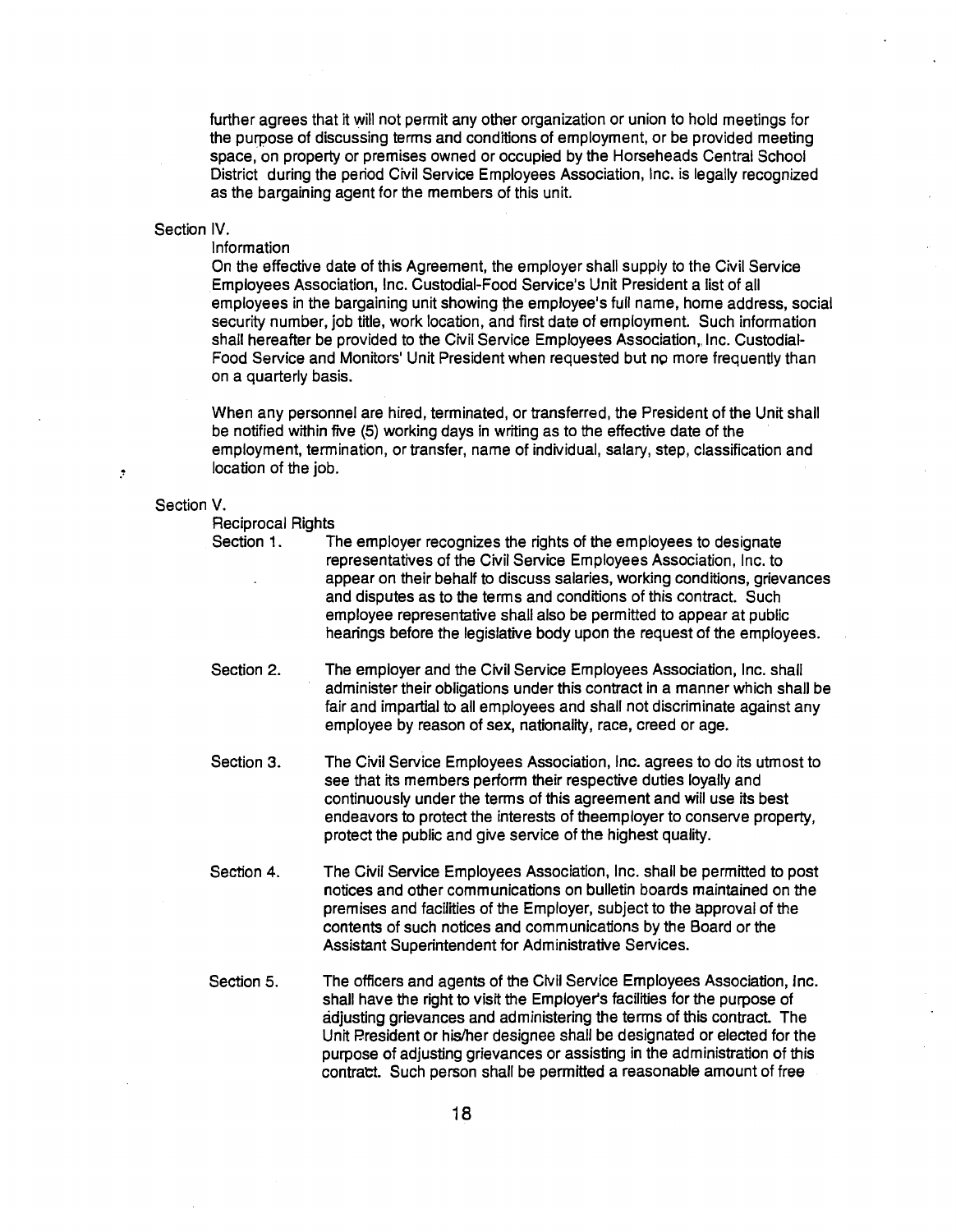time from his/her regular duties in order to fulfill his obligations in this regard. It is understood and agreed that except in the case of an extreme emergency, the immediate supervisor shall be given at least forty-eight (48) hours notice in advance of the time during which an employee will be absent from work for this purpose. In case of emergency the person will notify the immediate supervisor prior to the meeting.

tic.

Section 6. Employee Organization Leave - Members of the bargaining unit who are elected or appointed officers or officials of the Civil Service Employees Association, Inc. shall have the right to leave, without charge to accumulated credits, for the conduct of Union business as follows:

- An employee who is a member of the Civil Service Employees Association, Inc. Board of Directors shall be granted two days leave per year, without charge to accumplated credits, to attend Board-of Directors meetings.
- B. An employee who is a delegate to the Civil Service Employees Association, Inc. Annual Convention shall be granted two days leave per year, without charge to accumulated credits, to attend the Civil Service Employees Association, Inc. Annual Convention.
- C. An employee who is an elected or appointed official of Region V Civil Service Employees Association, Inc. shall be granted two days leave per year, without charge to accumulated credits, to attend meetings and official functions as called by the Regional President
- Section 7. Negotiation sessions will be scheduled by mutual agreement. If such sessions are scheduled during school hours, the Civil Service Employees Association, Inc. negotiation team shall be released to attend.
- Section 8. The officers and designated representatives of the Civil Service Employees Association, Inc. Unit shall be allowed reasonable time off with pay to process grievances.
- Article XIII. Leaves Following Termination of Sick Leave

The rule of the Chemung County Civil Service regarding leave of absence upon termination of sick leave shall be followed. This rule states that any permanent employee who exhausts his/her sick leave is automatically entitled to a one year leave of absence without pay, commencing on the date that sick leave terminates.

If the employee's physician is other than a school doctor, the Board shall have the right to have the employee examined by a school physician to determine whether he/she is physically able to perform the duties of the job from which the employee has been on leave. If possible, the Board will always permit retum prior to expiration of leave.

# **ARTICLE XIV. Retirement**

Ĵ.

**The 754 New York State' Employees Retirement Plan is provided to all regular employees upon application. Section 41-j is in effect upon retirement**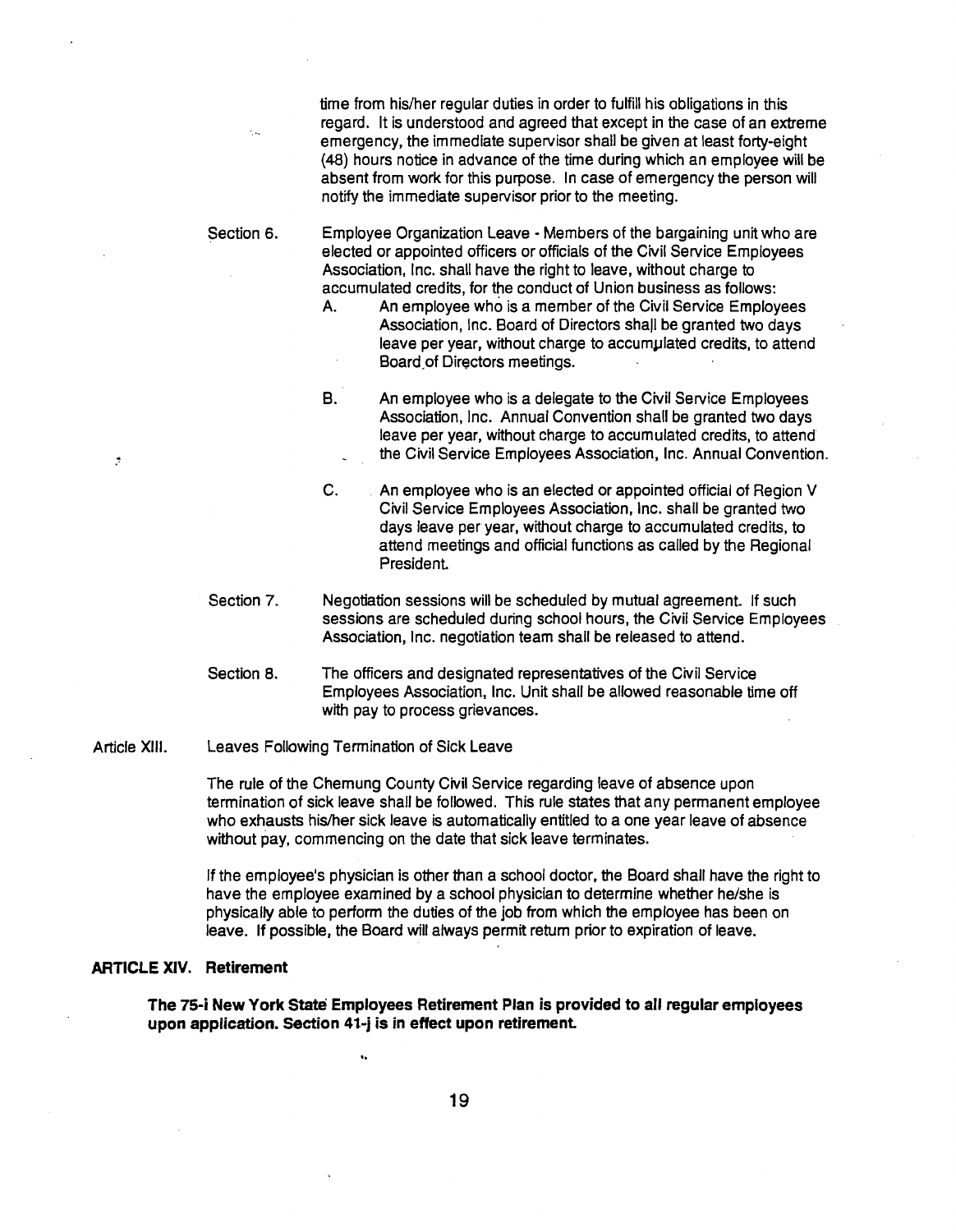Effective July 1, 2001, employees who have [1] fifteen (15) or more years employment with the Horseheads School District; [2] have met their Tier qualifications for undiminished retirement;+ and [3] notify the District no less than six (6) months prior to their date of leaving District employment shall have their health insurance paid from the date of leaving to their Medicare eligible date\* at the same rate as active employees.

Any adjustment in the amount of District payments included in any future collective bargaining agreements with this unit will **be** applied to people already qualifying for health insurance coverage under this article.

- At Medicare Eligible Date, insurance provided will be the Medicare supplement, including prescription rider.
- # Hours worked shall be computed by averaging the employee's five (5) highest years of employment with the District Years do not need to be consecutive years and such computation does not include overtime hours.

+ For Food Service Workers and Monitors, Tier Qualifications for undiminished retirement, shall be understood to mean school years worked, based on July 1<sup>st</sup>. -June  $30<sup>th</sup>$ , and shall not be determined by total hours worked within that 12-month period as is currently utilized by the NYS Retirement System. Such employees shall be eligible for the benefits contained in this Article, whether or not they are members of the NYS Retirement System.

#### Article XV. Civil Service Classification

All personnel in competitive classifications to have tenure as prescribed by Civil Service Law. Personnel without permanency may appeal termination of employment to the Director of Facilities Services, the Business Manager and the Assistant Superintendent for Administrative Services through the Horseheads Association President for an explanation.

#### Article XVI. Grievance Procedure

#### A. Definitions:

- 1. A "grievance" is any alleged violation of this agreement or any dispute with respect to its meaning or application.
- **2.** An "aggrieved party" is any employee covered by this agreement as described in Article I.
- a. Procedure:
	- 1. A grievance shall be deemed waived unless it is submitted at the first available stage within ten (10) school business days after the aggrieved knows or should have known of the events or conditions on which **it** is based.
	- **2.** All grievance discussions, meetings, conferences, hearings shall be conducted by mutual agreement of both parties.
	- **3.** The time limits at any step(s) may be extended by mutual agreement.
	- **4.** All matters of discipline or discharge shall be submitted directly to Stage 2 within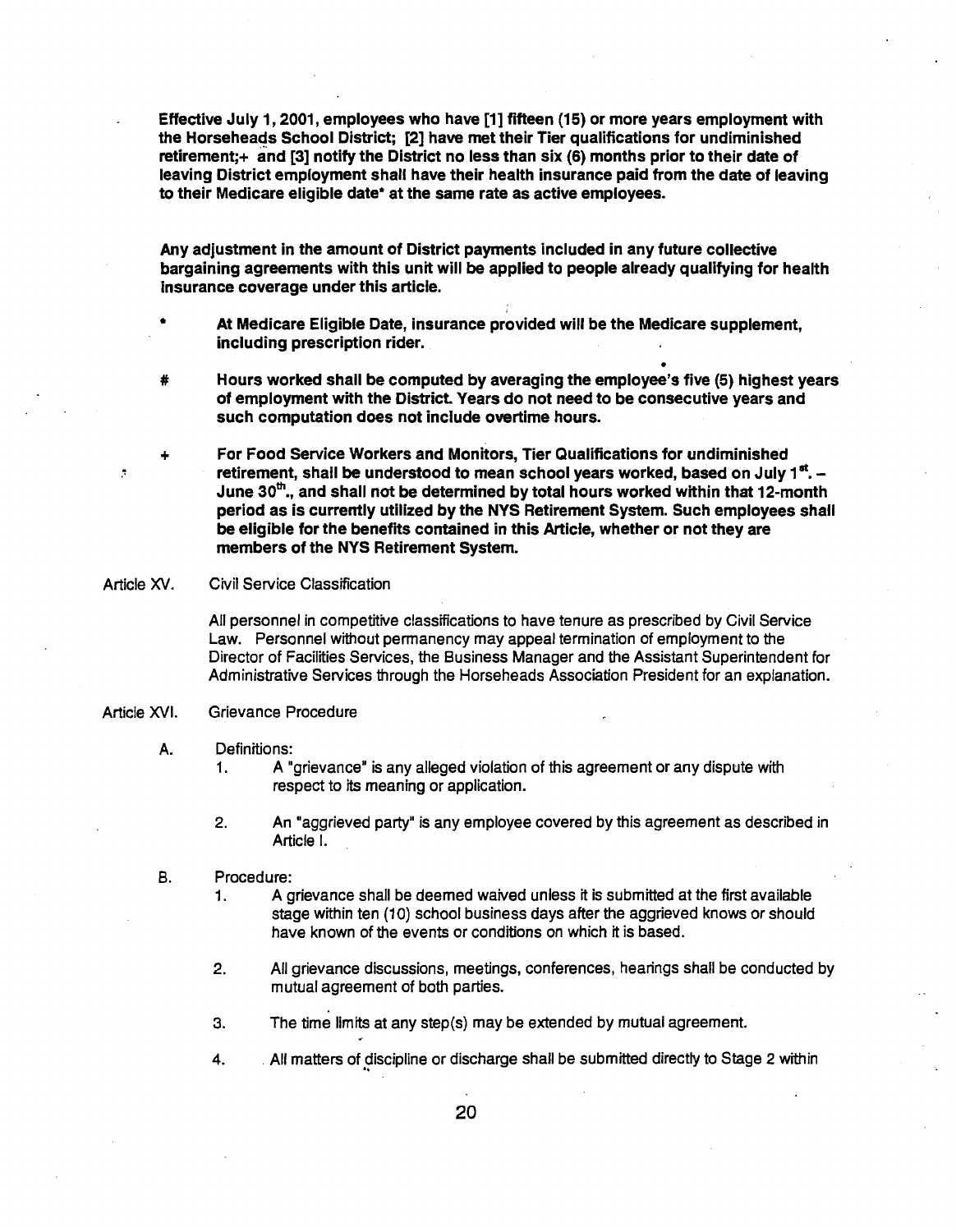three **(3)** school business days after such discipline or discharge.

- **5.** Awards may not be retroactive beyond the date the grievance was originally filed.
- C. Stage I<br>1.
	- Any employee conceiving himself aggrieved must attempt to resolve the grievance informally with his immediate supervisor. During any attempt to resolve such grievance at an informal level with his immediate supervisor, such grievant shall be entitled to have not more than one representative of the Association. At any subsequent level of this grievance procedure, the grievant shall not otherwise be so limited.
	- **2.** If such employee is unable to resolve such matter to his satisfaction, he may reduce such grievance to writing and file the same with his immediate supervisor.
	- **3.** Each written grievance shall identify and be signed by the aggrieved party and indicate the time and place where the alleged events or conditions constituting the grievance took place or otherwise describe the conditions constituting the grievance. It shall also specify the provisions of this agreement alleged to be violated and shall describe the redress sought by the aggrieved party. It shall also describe what attempt was made to resolve such grievance informally and when and where the same took place.
	- **4.** Upon receipt of such wriien grievance, the immediate supervisor or administrator shall respond in writing within fve **(5)** school business days.
- D. Stage 2

 $\mathcal{L}$ 

- **1.** If the aggrieved party is not satisfied with such response or if no response is received within such five **(5)** school business day period, he may within ten **(1** 0) school business days thereof file an appeal containing a copy of such grievance and the papers and affidavits on which it is based, if any, with the Superintendent indicating in such appeal whether he desires a further hearing before such Superintendent.
- 2. If a hearing has been requested, the Superintendent or his designated representative shall schedule a hearing within ten **(1 0)** school business days. After such hearing has been held, the Superintendent shall render his decision within ten **(10)** school business days thereafter. If no hearing has been requested, the Superintendent shall make such investigation as he deems necessary and shall render a written decision within ten **(10)** school business days of the submission to him of such appeal.
- E. Stage **3** 
	- **1.** In the event that the Union is not satisfied with the decision of the Superintendent, it may within fwe **(5)** school business days thereafter submit such grievance to arbitration in accordance with the rules of the American Arbitration Association. A copy of the request shall be forwarded to the Superintendent.
	- 2. The arbitrator's decision shall be in writing and will set forth his findings, reasonings and conclusions on the issues submitted. The arbitrator shall be without authority to make any decision which requires the commission of an act prohibited by law.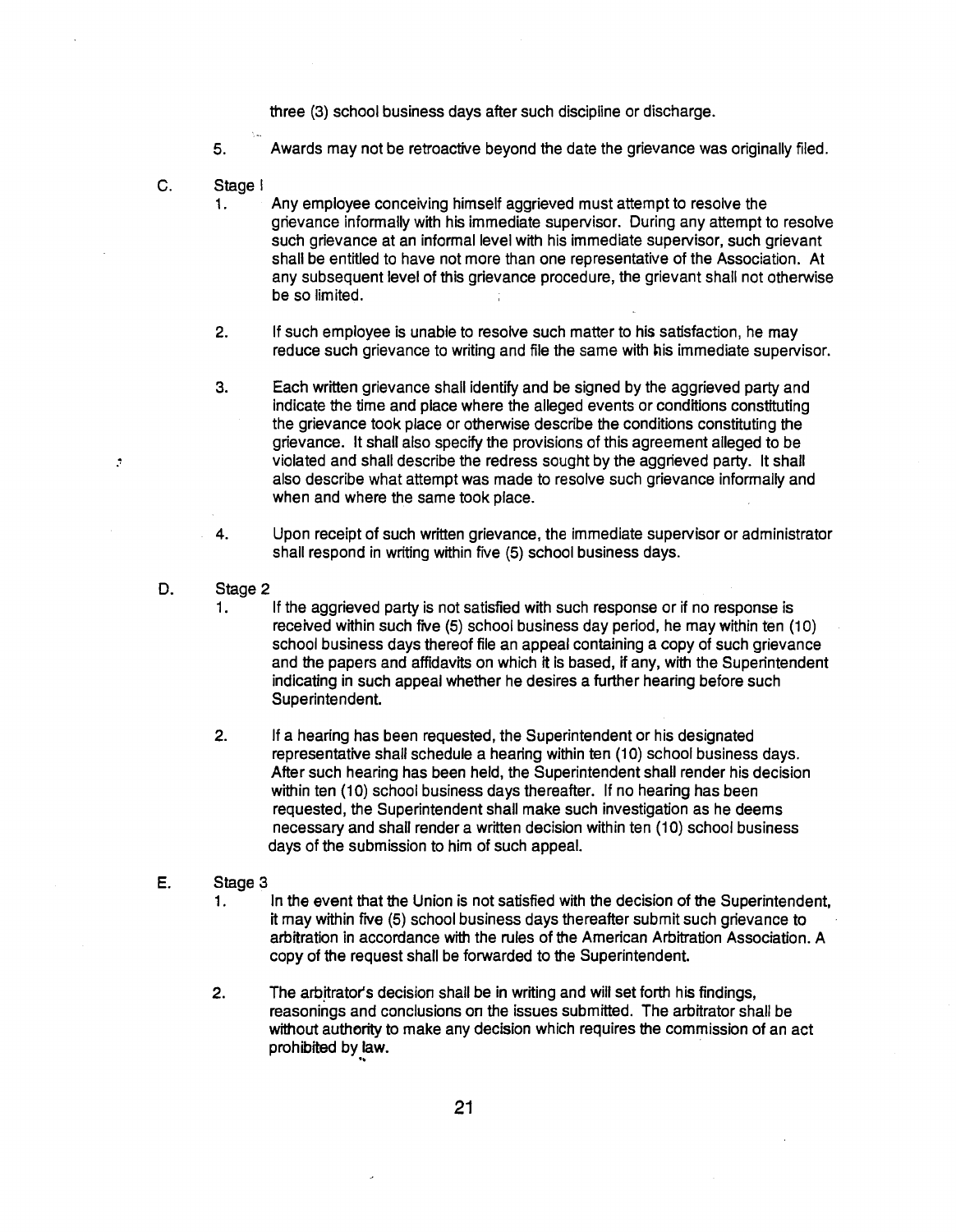- **3.** The decision of the arbitrator shall be final and binding on both parties.
- **4.** The cost of the services of the arbitrator will be borne equally by the District and the Union.

### F. **Reprisals** No employee shall be subjected to recrimination, discrimination, harassment, transfer, reassignment or dismissal as a result of filing a grievance hereunder.

G. Availability of Documents There shall be made available to the appropriate association representatives all relevant materials, documents, communications and records concerning the grievance unless the same are confidential, such as personnel pre-hire information, or prepared in preparation<br>for the arbitration.<br>Seniority

## Article XVII.

 $\ddot{\phantom{a}}$ 

- A. Custodial-Maintenance, Food Service and Monitor seniority shall commence from the official date of hire with the school district Newly hired non-competitive employees shall serve a 90 calendar day probationary period.
- **B.** In the event of the abolishment of a day shift position, the custodian-cleaner involved shall have the right to bump a less senior day shift employee. Day shift shall involve hours from 7am to 6 pm.

If a school is closed, second or third shift employees affected shall be able to "bump" a less senior employee of the same shift at another school, provided the bumping employee has more seniority than the employee to be bumped.

- C. When a layoff is necessary and necessitates a reduction in the work force, employees in the same job classification with the least seniority shall be laid off first. When a layoff is necessary, any employee to be laid off shall be transferred, seniority permitting, to any job that the laid off employee is capable of performing after a reasonable break-in period. Substitute employees shall not accumulate seniority.
- D. In the event of layoff, shift changes or displacements, employees may use seniority to displace a person in a lower job classification, provided they meet the requirements stipulated in (3) above.
- E. In the event of the need to hire more employees, employees laid off will be recalled in reverse order of layoff.

#### Article XVIII. Disciplinary Procedure

Any employee perceiving himself aggrieved due to disciplinary action may file a grievance in accordance with the provisions of Article XVII. Nothing herein, however, will prevent an employee entitled to the provisions of Sections 75 and 76 of the Civil Service Law from exercising those rights. An employee selecting either the grievance procedure under Article XVll or the procedure under Sections 75 or 76 of the Civil Service Law shall waive his right to the other procedure, except that the statutory protections of Section 75 shall be deemed to be included in the grievance procedure. Employees with five (5) or more years of service in the school district will be entitled to the provisions of Sections 75 or 76 of the Civil Service Law. "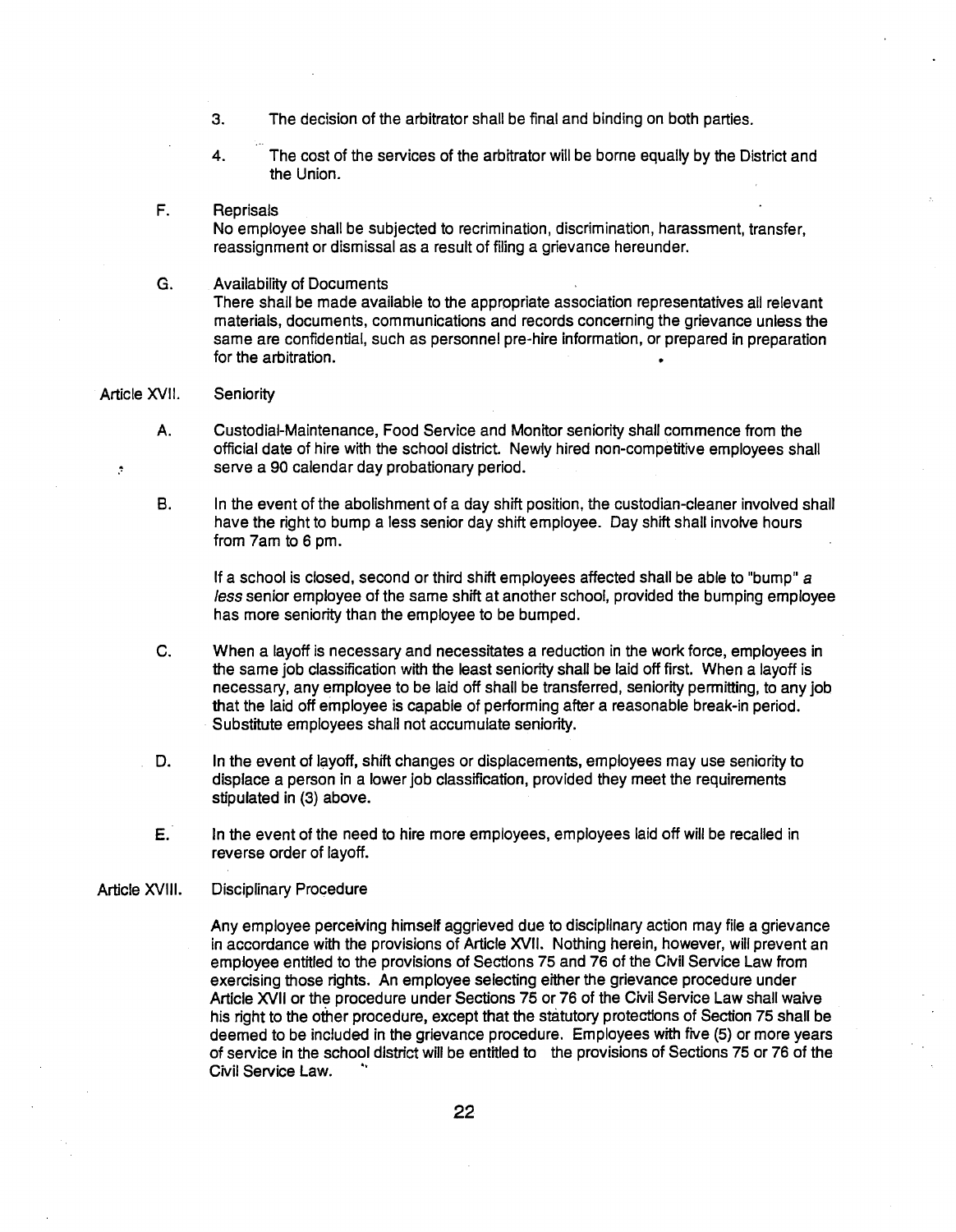All personnel files shall be purged of negative materials after said materials are five years old if there has been no further negative materials placed therein.

# **ARTICLE XIX Duration of Agreement**

The duration of this Agreement shall be for a period of five (5) years to commence July 1,2000 and to end June 30,2005.

The parties agree that all negotiable items have been discussed during negotiations leading to this Agreement, and the parties shall reopen negotiations on the issue of compensation and two (2) additional issues for the contract years 2003-04 and 2004-05.

This Agreement shall become effective, subject to required legislative approval, upon its approval by the members of the respective parties hereto. This Agreement may be amended by the mutual consent of both parties.

Article **XX.** Non-Discrimination

 $\tilde{\mathcal{F}}$ Whenever the context so requires, the use of the words in this Agreement in the singular shall be construed to include the plural and words in the plural, the singular. Words, whether they be in the masculine, feminine or neuter genders shall be construed to include all of said genders. By use of the aforementioned genders, it is understood that it is for convenience purposes only and that said use is not to be interpreted to be discriminatory by reason of sex.

IT IS AGREED BY AND BETWEEN THE PARTIES THAT ANY PROVISION OF THIS AGREEMENT REQUIRING LEGISLATIVE ACTION TO PERMIT ITS IMPLEMENTATION BY AMENDMENT OF LAW OR BY PROVIDING THE ADDITIONAL FUNDS THEREFOR, SHALL NOT BECOME EFFECTIVE UNTIL THE APPROPRIATE BODY HAS GIVEN APPROVAL.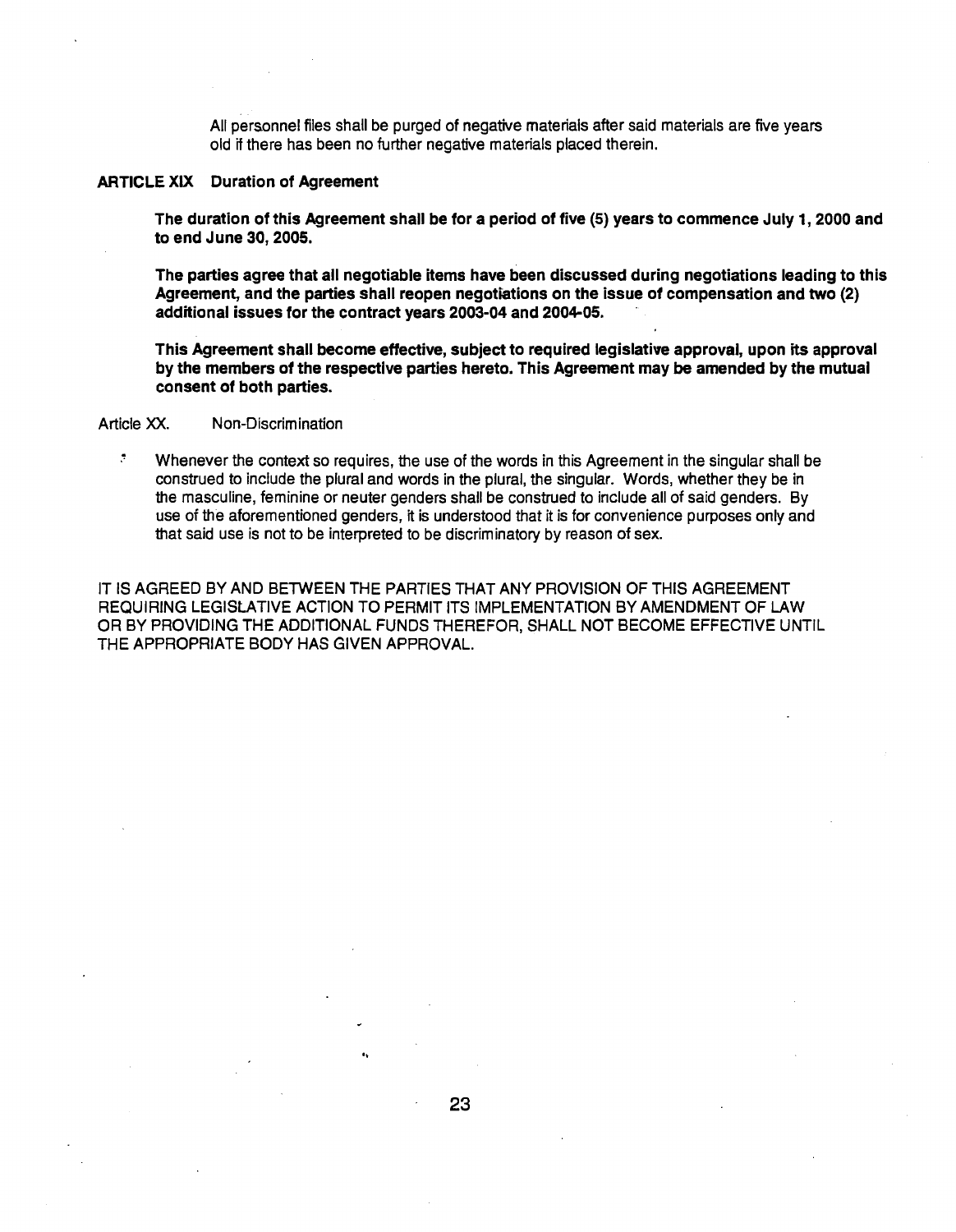# HORSEHEADS CENTRAL SCHOOL DISTRICT

 $\hat{z}$ 

By Superintendent of Schools Date

Horseheads Custodial-Maintenance-Food Service Unit - CSEA

Brehara Unitario 9/1/28/01 By<br>Unit President

CSEA, Local 1000 AFSCME, AFL-CIO, Labor Relations Specialist

 $128/0/$  $\mu$ Ħΰ  $D$ gre **CSEA Representative** 

24

 $\bullet_{\mathbf{t}}$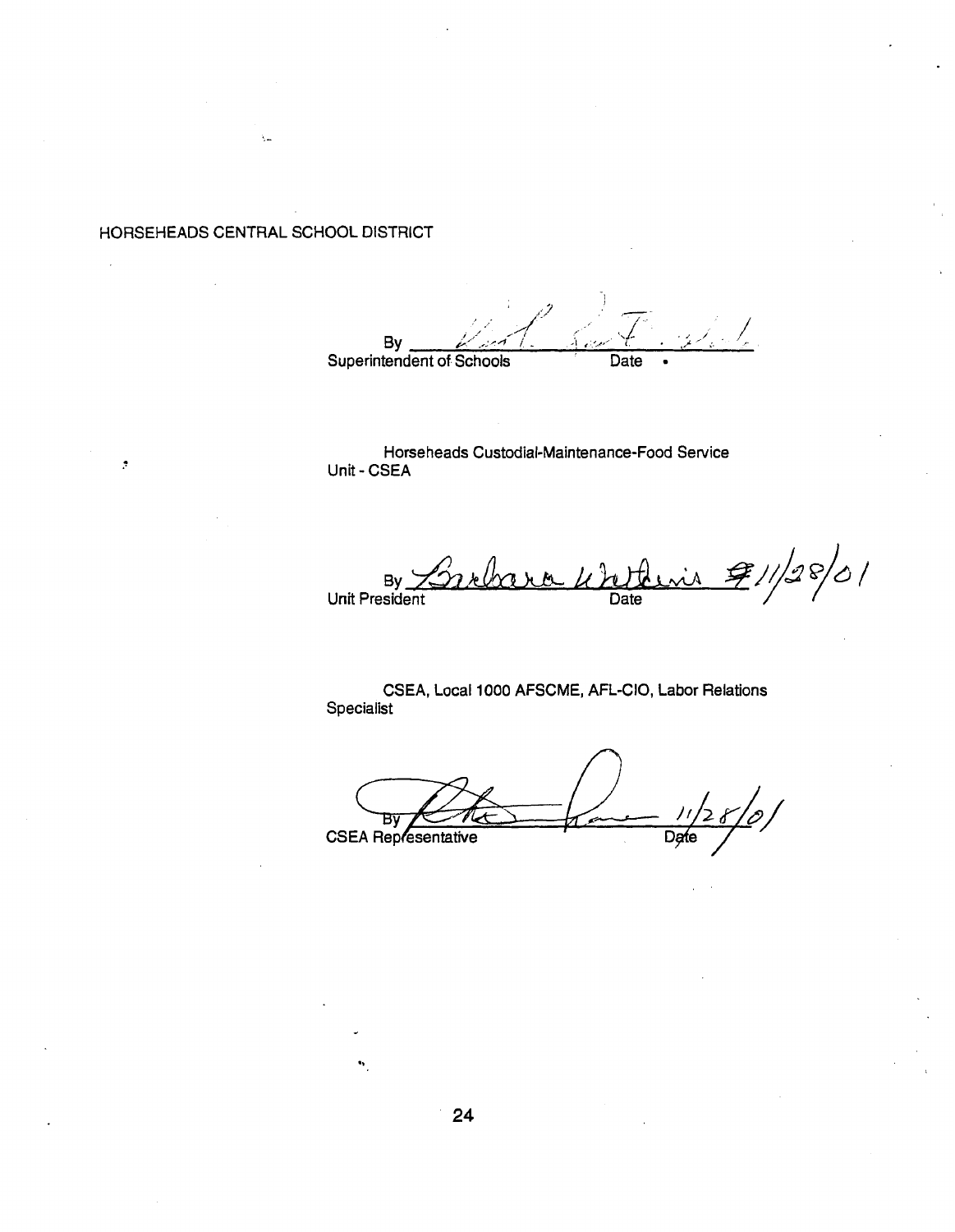# **Appendix** i

**Bid Application Form** 

<u> 1980 - Jan Barnett, mars et al estatubat et al estatubat et al estatubat et al estatubat et al estatubat et a</u>

 $\ddot{\phantom{a}}$ 

**Date** 

**I am hereby declaring my bid for job opening:** 

 $\tilde{\gamma}_{\rm{max}}$ 

 $\bar{z}$  $\bar{L}$ 

 $\mathcal{I}$ 

**as posted in bid notice** #

**Bidder's Signature** 

 $\ddot{\phantom{a}}$ 

 $\ddot{\phantom{0}}$ 

۰,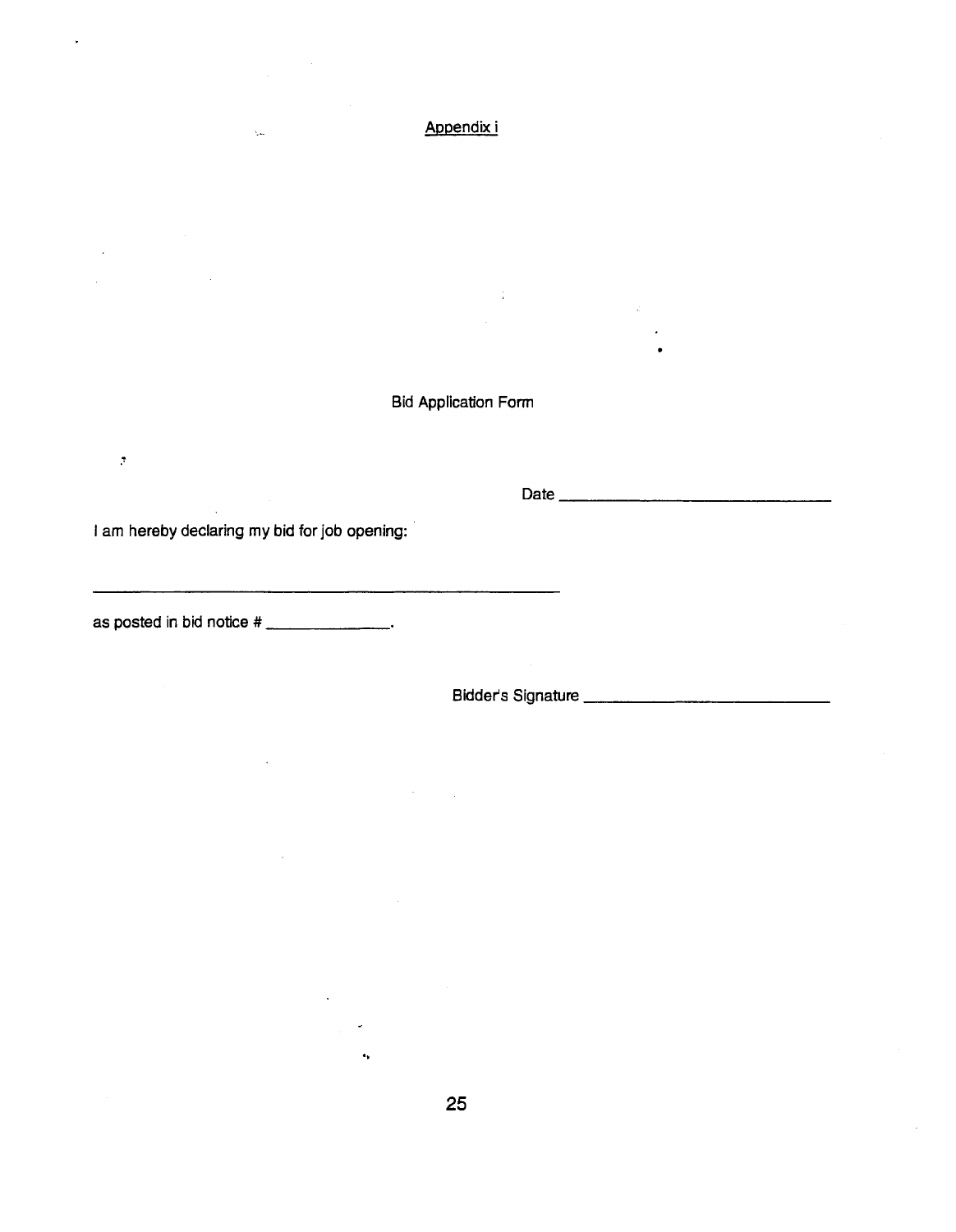.<br>Там

 $\hat{\mathcal{I}}$ 

ı,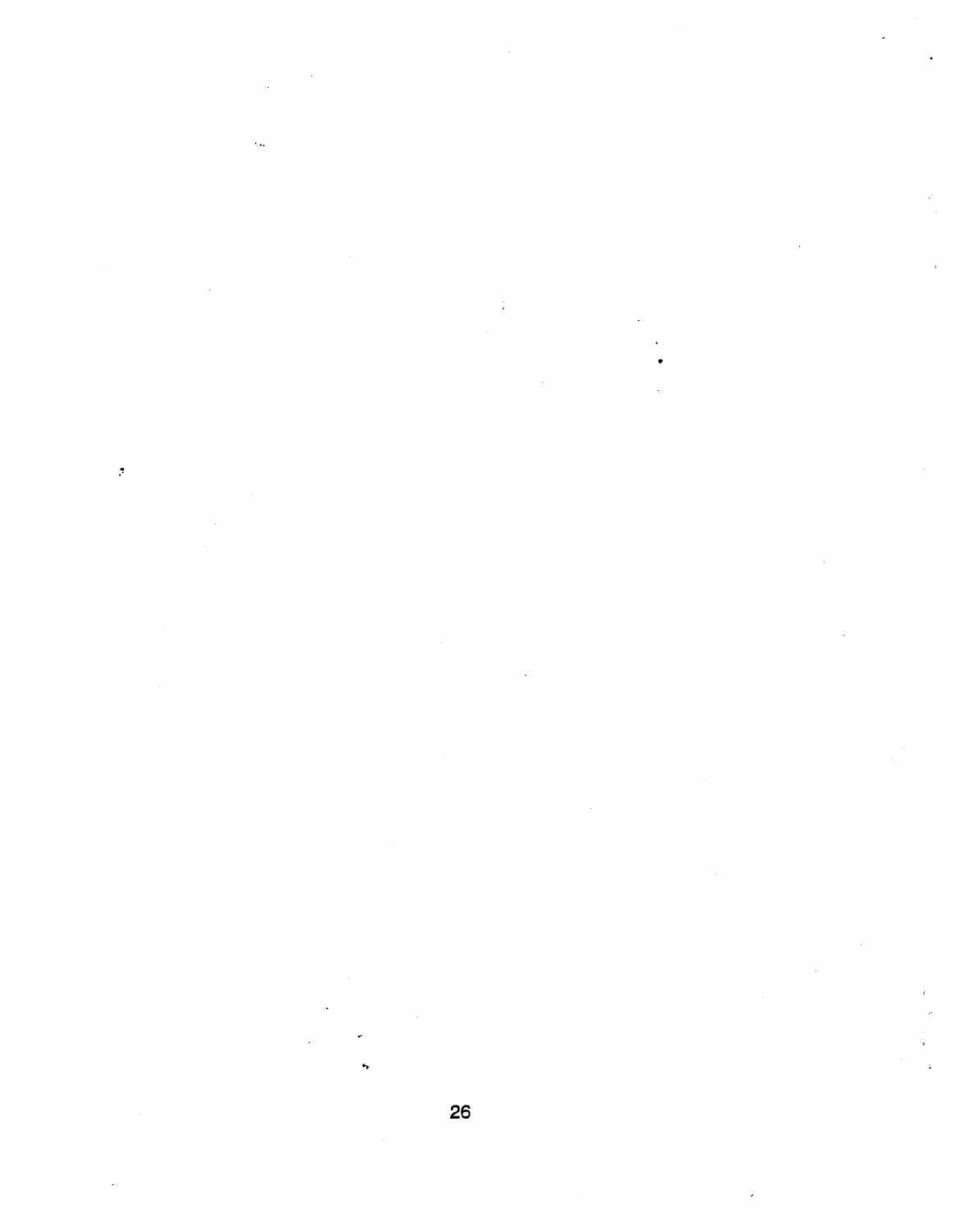Horseheads Central School District and The Custodial/Maintenance/ Food Service/ Monitor Unit

David Kabel, Director of food services has asked to hold a right to know meeting on November 5,2003 to run to 3:30 without paying overtime because of school starting one half hour later .He would also like to use a half day(not conference day)for training kitchen staff, one for Elementary and one for High School. The union will agree to this for the 2003-2004 school year as a one time non precedent setting arrangement. mgnt to know meeting on November 5,2003 to run to 3:30 without<br>paying overtime because of school starting one half hour later. He was<br>also like to use a half day(not conference day) for training kitchen sta<br>one for Element

Tom Bowman President Dated  $/6$ 

David Kabel Food Service Director<br>Dated  $\frac{\log 2}{\log 2}$ 

Júdith E. Christiansen Director of Human Resources Dated

Ray Ducharme

**CSEA** Dated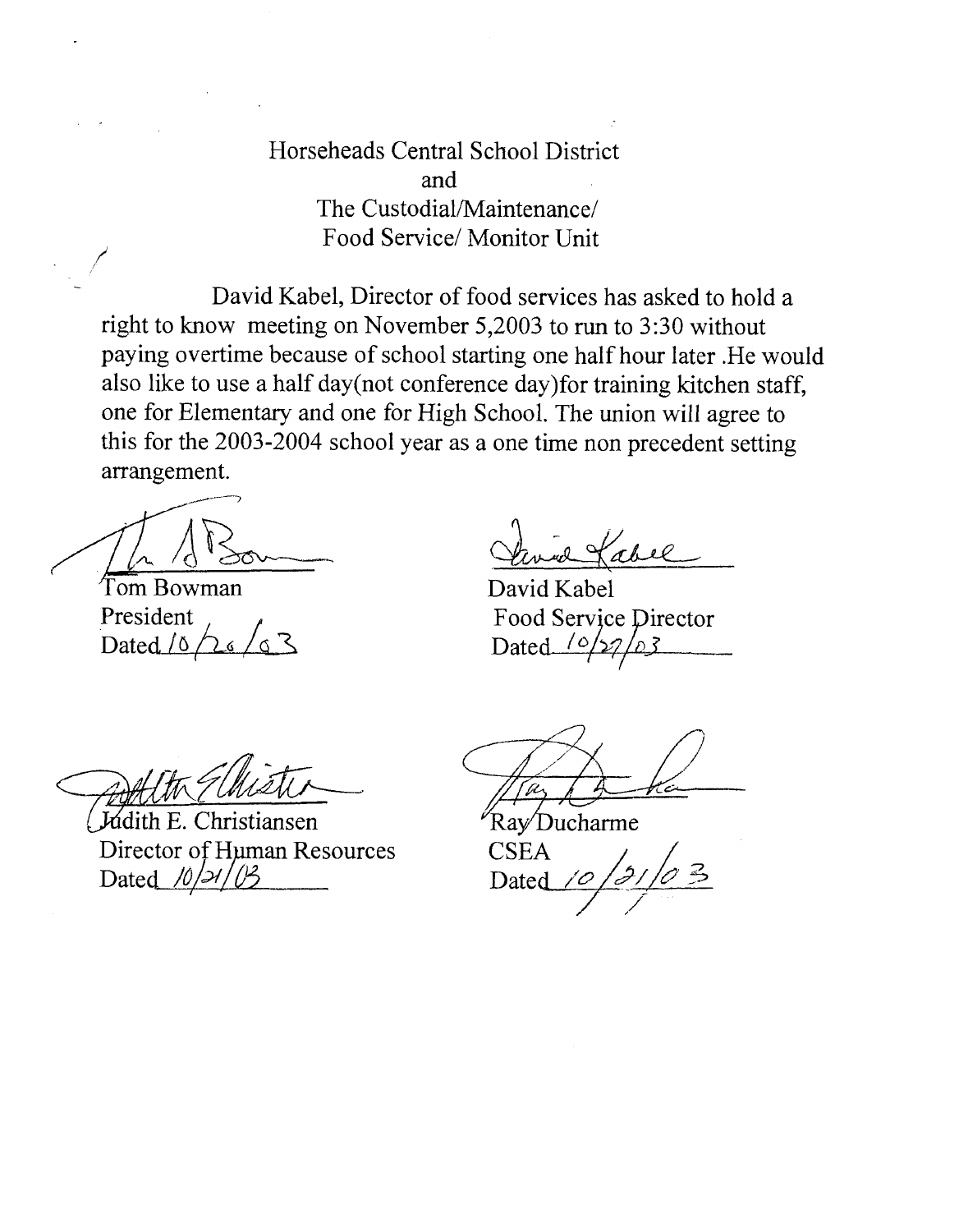$\frac{1}{2} \frac{1}{2} \frac{1}{2} \frac{1}{2}$  $\label{eq:2.1} \mathcal{L}(\mathcal{L}^{\mathcal{L}}_{\mathcal{L}}(\mathcal{L}^{\mathcal{L}}_{\mathcal{L}})) \leq \mathcal{L}(\mathcal{L}^{\mathcal{L}}_{\mathcal{L}}(\mathcal{L}^{\mathcal{L}}_{\mathcal{L}})) \leq \mathcal{L}(\mathcal{L}^{\mathcal{L}}_{\mathcal{L}}(\mathcal{L}^{\mathcal{L}}_{\mathcal{L}}))$  $\mathcal{L}(\mathcal{A})$  $\ddot{\phantom{0}}$  $\label{eq:2.1} \frac{1}{\sqrt{2}}\sum_{i=1}^n\frac{1}{\sqrt{2}}\sum_{i=1}^n\frac{1}{\sqrt{2}}\sum_{i=1}^n\frac{1}{\sqrt{2}}\sum_{i=1}^n\frac{1}{\sqrt{2}}\sum_{i=1}^n\frac{1}{\sqrt{2}}\sum_{i=1}^n\frac{1}{\sqrt{2}}\sum_{i=1}^n\frac{1}{\sqrt{2}}\sum_{i=1}^n\frac{1}{\sqrt{2}}\sum_{i=1}^n\frac{1}{\sqrt{2}}\sum_{i=1}^n\frac{1}{\sqrt{2}}\sum_{i=1}^n\frac$  $\label{eq:2.1} \frac{1}{\sqrt{2}}\int_{\mathbb{R}^3}\frac{1}{\sqrt{2}}\left(\frac{1}{\sqrt{2}}\right)^2\frac{1}{\sqrt{2}}\left(\frac{1}{\sqrt{2}}\right)^2\frac{1}{\sqrt{2}}\left(\frac{1}{\sqrt{2}}\right)^2\frac{1}{\sqrt{2}}\left(\frac{1}{\sqrt{2}}\right)^2.$  $\label{eq:2.1} \frac{1}{2} \sum_{i=1}^n \frac{1}{2} \sum_{j=1}^n \frac{1}{2} \sum_{j=1}^n \frac{1}{2} \sum_{j=1}^n \frac{1}{2} \sum_{j=1}^n \frac{1}{2} \sum_{j=1}^n \frac{1}{2} \sum_{j=1}^n \frac{1}{2} \sum_{j=1}^n \frac{1}{2} \sum_{j=1}^n \frac{1}{2} \sum_{j=1}^n \frac{1}{2} \sum_{j=1}^n \frac{1}{2} \sum_{j=1}^n \frac{1}{2} \sum_{j=1}^n \frac{$